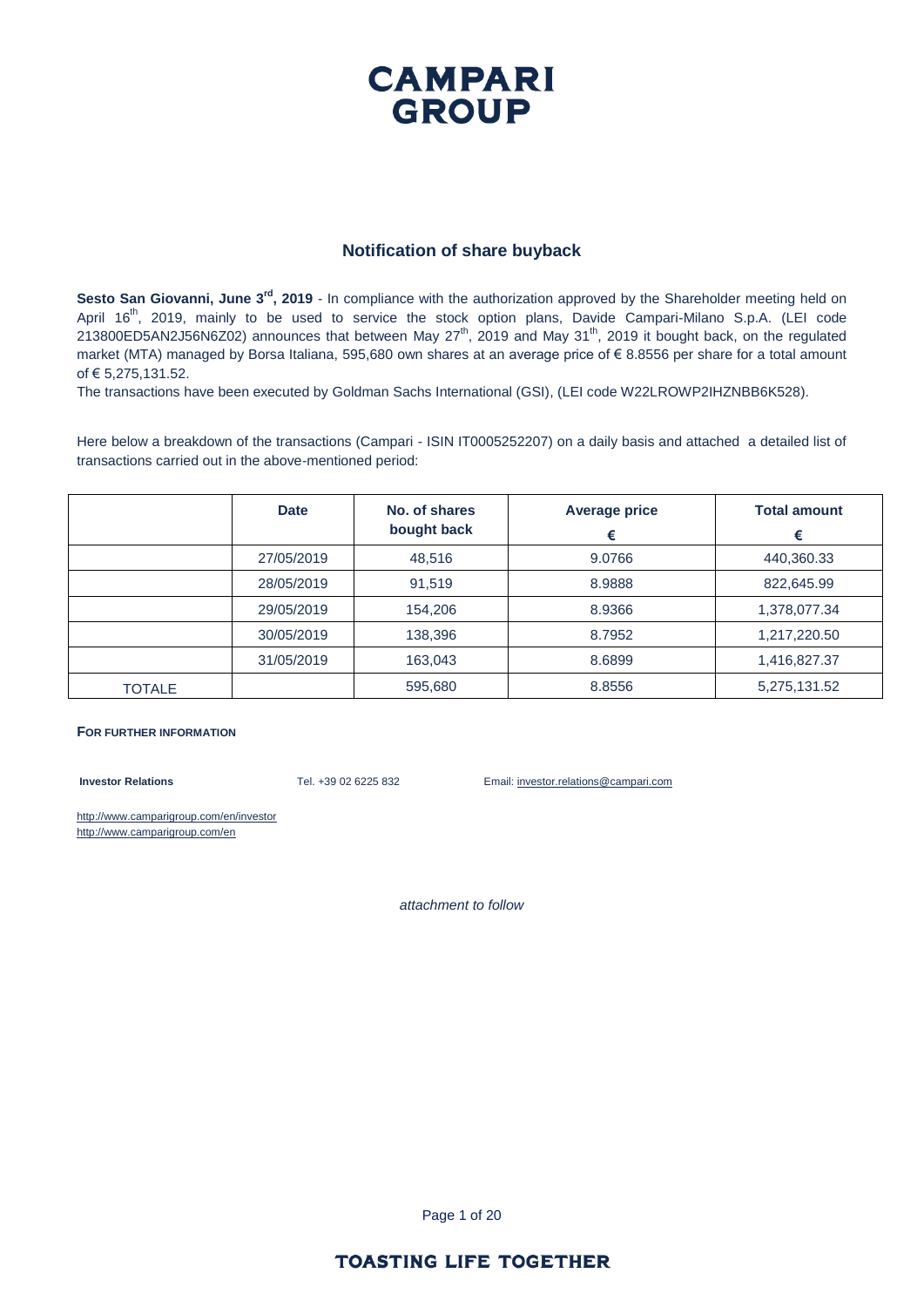| <b>Date</b><br><b>Hour</b> |             | A/V | <b>Price</b> | <b>No.of Shares</b> |
|----------------------------|-------------|-----|--------------|---------------------|
| 27 May 2019                | 8:23:59 AM  | A   | 9,12         | 217                 |
| 27 May 2019                | 8:27:28 AM  | A   | 9,13         | 64                  |
| 27 May 2019                | 8:27:31 AM  | Α   | 9,13         | 113                 |
| 27 May 2019                | 9:12:09 AM  | A   | 9,115        | 389                 |
| 27 May 2019                | 9:38:36 AM  | Α   | 9,105        | 317                 |
| 27 May 2019                | 10:04:52 AM | A   | 9,1          | 275                 |
| 27 May 2019                | 10:14:42 AM | A   | 9,08         | 1004                |
| 27 May 2019                | 10:41:13 AM | A   | 9,095        | 292                 |
| 27 May 2019                | 11:24:59 AM | A   | 9,09         | 182                 |
| 27 May 2019                | 11:24:59 AM | Α   | 9,09         | 143                 |
| 27 May 2019                | 11:35:10 AM | A   | 9,07         | 863                 |
| 27 May 2019                | 11:39:27 AM | A   | 9,075        | 772                 |
| 27 May 2019                | 11:47:49 AM | A   | 9,07         | 329                 |
| 27 May 2019                | 11:47:49 AM | A   | 9,07         | 737                 |
| 27 May 2019                | 11:48:37 AM | Α   | 9,07         | 875                 |
| 27 May 2019                | 11:51:05 AM | A   | 9,065        | 847                 |
| 27 May 2019                | 11:55:00 AM | Α   | 9,07         | 320                 |
| 27 May 2019                | 11:55:01 AM | A   | 9,07         | 250                 |
| 27 May 2019                | 11:55:02 AM | A   | 9,07         | 527                 |
| 27 May 2019                | 11:55:35 AM | Α   | 9,065        | 78                  |
| 27 May 2019                | 11:56:24 AM | A   | 9,065        | 633                 |
| 27 May 2019                | 11:56:24 AM | A   | 9,065        | 130                 |
| 27 May 2019                | 12:07:13 PM | A   | 9,075        | 894                 |
| 27 May 2019                | 12:09:01 PM | A   | 9,07         | 268                 |
| 27 May 2019                | 12:14:12 PM | A   | 9,08         | 1101                |
| 27 May 2019                | 12:14:13 PM | A   | 9,08         | 1081                |
| 27 May 2019                | 12:18:05 PM | A   | 9,075        | 290                 |
| 27 May 2019                | 12:33:59 PM | A   | 9,075        | 809                 |
| 27 May 2019                | 12:34:01 PM | A   | 9,075        | 245                 |
| 27 May 2019                | 12:54:04 PM | A   | 9,09         | 318                 |
| 27 May 2019                | 1:41:16 PM  | A   | 9,11         | 305                 |
| 27 May 2019                | 2:21:55 PM  | Α   | 9,095        | 307                 |
| 27 May 2019                | 2:23:32 PM  | A   | 9,08         | 1574                |
| 27 May 2019                | 2:24:05 PM  | Α   | 9,075        | 6                   |
| 27 May 2019                | 2:24:07 PM  | A   | 9,075        | 447                 |
| 27 May 2019                | 2:24:10 PM  | A   | 9,075        | 1053                |
| 27 May 2019                | 2:24:12 PM  | A   | 9,075        | 1078                |
| 27 May 2019                | 2:24:13 PM  | A   | 9,075        | 447                 |
| 27 May 2019                | 2:24:14 PM  | Α   | 9,07         | 2298                |
| 27 May 2019                | 2:27:35 PM  | Α   | 9,07         | 1892                |
| 27 May 2019                | 2:32:21 PM  | A   | 9,07         | 1259                |
| 27 May 2019                | 2:36:51 PM  | A   | 9,07         | 720                 |

Page 2 of 20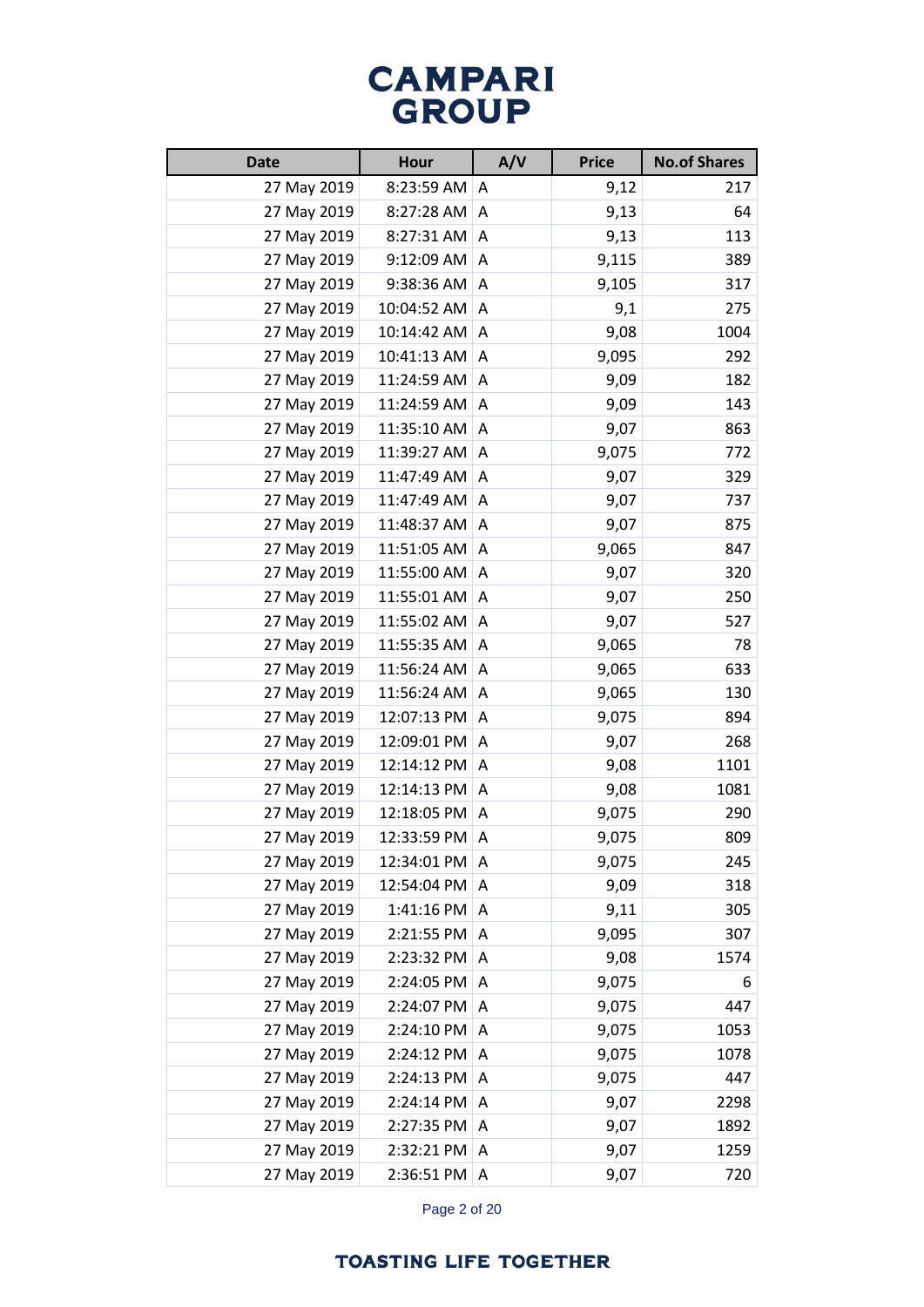| 27 May 2019 | 2:37:49 PM | A | 9,07  | 863  |
|-------------|------------|---|-------|------|
| 27 May 2019 | 2:39:20 PM | A | 9,075 | 822  |
| 27 May 2019 | 2:45:20 PM | A | 9,075 | 383  |
| 27 May 2019 | 2:51:48 PM | A | 9,075 | 317  |
| 27 May 2019 | 2:51:48 PM | Α | 9,075 | 700  |
| 27 May 2019 | 3:07:19 PM | A | 9,08  | 208  |
| 27 May 2019 | 3:07:19 PM | A | 9,08  | 3110 |
| 27 May 2019 | 3:07:23 PM | A | 9,08  | 1235 |
| 27 May 2019 | 3:09:04 PM | A | 9,08  | 972  |
| 27 May 2019 | 3:16:25 PM | Α | 9,075 | 305  |
| 27 May 2019 | 3:16:26 PM | A | 9,075 | 966  |
| 27 May 2019 | 3:18:11 PM | A | 9,075 | 1024 |
| 27 May 2019 | 3:19:36 PM | A | 9,075 | 812  |
| 27 May 2019 | 3:21:18 PM | A | 9,07  | 559  |
| 27 May 2019 | 3:21:19 PM | A | 9,07  | 264  |
| 27 May 2019 | 3:23:00 PM | A | 9,07  | 1143 |
| 27 May 2019 | 3:33:39 PM | A | 9,065 | 1318 |
| 27 May 2019 | 3:43:13 PM | A | 9,075 | 898  |
| 27 May 2019 | 3:43:14 PM | Α | 9,075 | 120  |
| 27 May 2019 | 3:52:40 PM | A | 9,085 | 367  |
| 27 May 2019 | 4:15:56 PM | A | 9,085 | 307  |
| 27 May 2019 | 4:18:28 PM | A | 9,08  | 791  |
| 27 May 2019 | 4:23:33 PM | A | 9,08  | 12   |
| 27 May 2019 | 4:23:33 PM | Α | 9,08  | 9    |
| 27 May 2019 | 4:23:34 PM | A | 9,08  | 728  |
| 27 May 2019 | 4:23:34 PM | A | 9,08  | 232  |
| 27 May 2019 | 4:23:34 PM | Α | 9,08  | 1650 |
| 27 May 2019 | 4:23:34 PM | A | 9,08  | 545  |
| 27 May 2019 | 4:25:12 PM | Α | 9,08  | 397  |
| 27 May 2019 | 4:25:12 PM | Α | 9,08  | 329  |
| 27 May 2019 | 4:29:48 PM | A | 9,08  | 3    |
| 27 May 2019 | 4:29:52 PM | Α | 9,095 | 209  |
| 27 May 2019 | 4:29:52 PM | Α | 9,08  | 507  |
| 27 May 2019 | 4:29:52 PM | A | 9,08  | 116  |
| 27 May 2019 | 4:29:54 PM | Α | 9,08  | 546  |
| 28 May 2019 | 8:42:24 AM | Α | 9,04  | 866  |
| 28 May 2019 | 8:43:11 AM | Α | 9,035 | 474  |
| 28 May 2019 | 8:43:13 AM | A | 9,035 | 354  |
| 28 May 2019 | 8:52:39 AM | Α | 9,04  | 725  |
| 28 May 2019 | 8:57:13 AM | A | 9,04  | 99   |
| 28 May 2019 | 8:58:18 AM | A | 9,04  | 722  |
| 28 May 2019 | 9:01:26 AM | Α | 9,04  | 200  |
| 28 May 2019 | 9:02:15 AM | Α | 9,04  | 1033 |
| 28 May 2019 | 9:06:38 AM | Α | 9,025 | 931  |
|             |            |   |       |      |

Page 3 of 20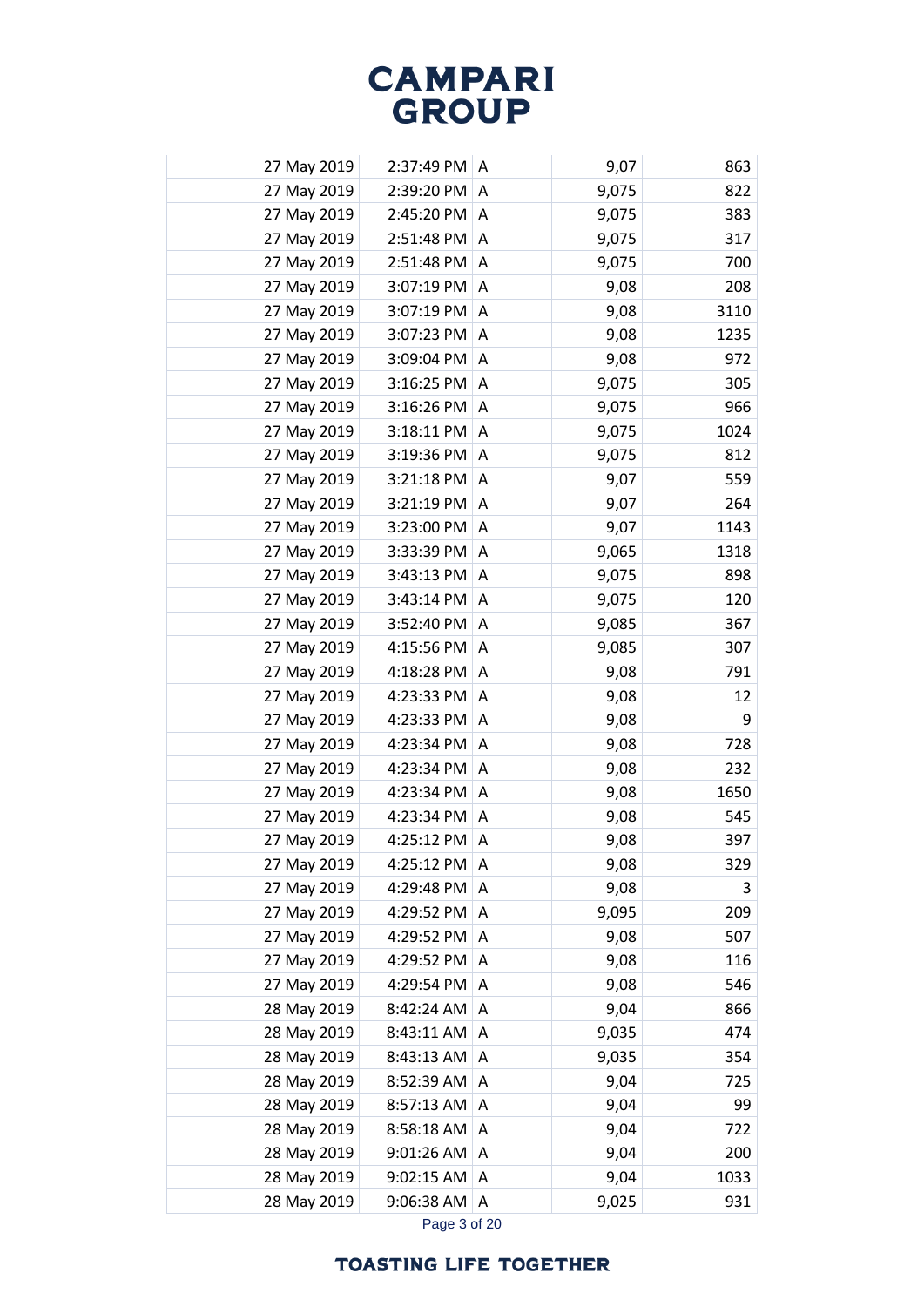| 28 May 2019 | 9:17:33 AM  | A | 9,02  | 965  |
|-------------|-------------|---|-------|------|
| 28 May 2019 | 9:23:32 AM  | Α | 8,985 | 859  |
| 28 May 2019 | 9:23:36 AM  | Α | 8,985 | 1148 |
| 28 May 2019 | 9:32:17 AM  | Α | 8,99  | 913  |
| 28 May 2019 | 9:34:12 AM  | Α | 8,99  | 728  |
| 28 May 2019 | 9:42:31 AM  | Α | 8,99  | 776  |
| 28 May 2019 | 9:50:29 AM  | Α | 8,99  | 904  |
| 28 May 2019 | 9:55:28 AM  | A | 8,98  | 978  |
| 28 May 2019 | 10:05:10 AM | A | 8,99  | 22   |
| 28 May 2019 | 10:08:00 AM | Α | 8,995 | 923  |
| 28 May 2019 | 10:17:11 AM | Α | 8,99  | 860  |
| 28 May 2019 | 10:17:12 AM | Α | 8,995 | 794  |
| 28 May 2019 | 10:17:12 AM | A | 8,99  | 213  |
| 28 May 2019 | 10:21:32 AM | Α | 8,99  | 979  |
| 28 May 2019 | 10:23:44 AM | Α | 8,99  | 703  |
| 28 May 2019 | 10:30:59 AM | Α | 9,015 | 1112 |
| 28 May 2019 | 10:34:07 AM | Α | 8,99  | 1284 |
| 28 May 2019 | 10:35:13 AM | A | 8,99  | 821  |
| 28 May 2019 | 10:41:23 AM | A | 8,995 | 802  |
| 28 May 2019 | 10:41:54 AM | Α | 8,99  | 1030 |
| 28 May 2019 | 10:51:36 AM | Α | 8,985 | 1047 |
| 28 May 2019 | 10:51:37 AM | Α | 8,985 | 280  |
| 28 May 2019 | 10:51:38 AM | A | 8,985 | 859  |
| 28 May 2019 | 11:02:22 AM | A | 8,99  | 1150 |
| 28 May 2019 | 11:02:22 AM | Α | 8,99  | 898  |
| 28 May 2019 | 11:12:33 AM | A | 8,955 | 725  |
| 28 May 2019 | 11:13:12 AM | Α | 8,945 | 1093 |
| 28 May 2019 | 11:16:04 AM | Α | 8,95  | 904  |
| 28 May 2019 | 11:17:20 AM | Α | 8,945 | 676  |
| 28 May 2019 | 11:17:20 AM | A | 8,945 | 799  |
| 28 May 2019 | 11:18:45 AM | Α | 8,935 | 794  |
| 28 May 2019 | 11:25:05 AM | Α | 8,95  | 725  |
| 28 May 2019 | 11:28:04 AM | Α | 8,945 | 708  |
| 28 May 2019 | 11:28:04 AM | Α | 8,945 | 703  |
| 28 May 2019 | 11:37:43 AM | Α | 8,965 | 721  |
| 28 May 2019 | 11:46:05 AM | Α | 8,96  | 954  |
| 28 May 2019 | 11:46:07 AM | Α | 8,96  | 1093 |
| 28 May 2019 | 12:00:08 PM | Α | 8,965 | 716  |
| 28 May 2019 | 12:00:10 PM | Α | 8,965 | 675  |
| 28 May 2019 | 12:13:25 PM | Α | 8,985 | 851  |
| 28 May 2019 | 12:16:56 PM | Α | 8,98  | 1103 |
| 28 May 2019 | 12:24:27 PM | A | 8,975 | 842  |
| 28 May 2019 | 12:34:16 PM | Α | 8,975 | 695  |
| 28 May 2019 | 12:45:39 PM | Α | 8,99  | 670  |
|             |             |   |       |      |

Page 4 of 20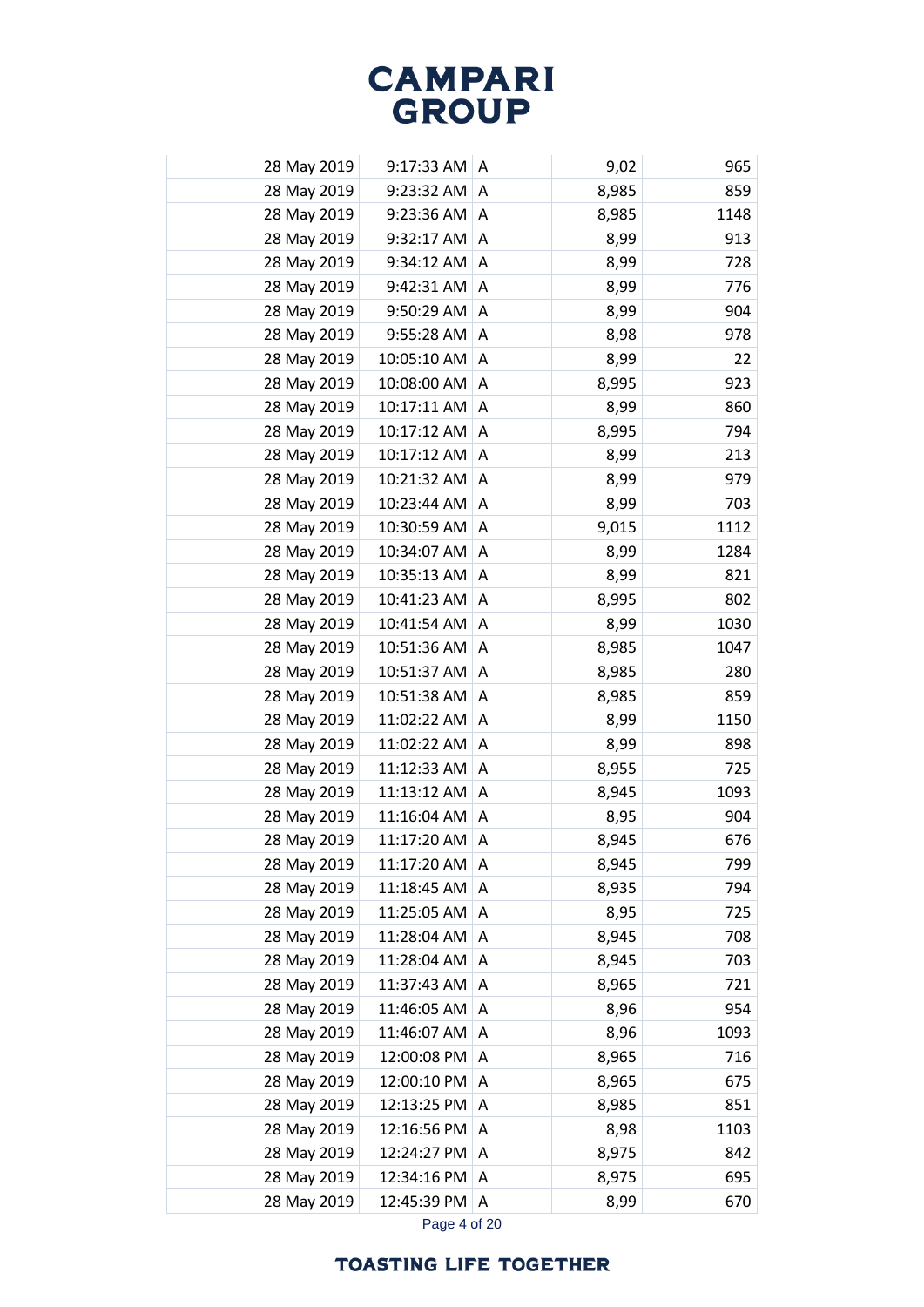| 28 May 2019 | 12:45:40 PM | A | 8,99  | 749  |
|-------------|-------------|---|-------|------|
| 28 May 2019 | 12:45:42 PM | A | 8,99  | 164  |
| 28 May 2019 | 12:48:17 PM | A | 8,98  | 674  |
| 28 May 2019 | 1:02:33 PM  | A | 8,99  | 770  |
| 28 May 2019 | 1:06:10 PM  | Α | 8,99  | 1034 |
| 28 May 2019 | 1:28:05 PM  | A | 9,005 | 851  |
| 28 May 2019 | 1:42:47 PM  | A | 9     | 125  |
| 28 May 2019 | 1:42:49 PM  | A | 9     | 584  |
| 28 May 2019 | 1:53:30 PM  | Α | 8,995 | 799  |
| 28 May 2019 | 1:53:33 PM  | Α | 8,99  | 1040 |
| 28 May 2019 | 1:53:37 PM  | A | 8,99  | 1646 |
| 28 May 2019 | 1:59:12 PM  | Α | 8,99  | 861  |
| 28 May 2019 | 2:12:24 PM  | A | 8,99  | 770  |
| 28 May 2019 | 2:15:44 PM  | A | 8,995 | 1397 |
| 28 May 2019 | 2:18:41 PM  | Α | 8,99  | 1081 |
| 28 May 2019 | 2:33:32 PM  | A | 8,995 | 1361 |
| 28 May 2019 | 2:34:45 PM  | A | 8,99  | 823  |
| 28 May 2019 | 2:37:58 PM  | Α | 9     | 710  |
| 28 May 2019 | 2:47:18 PM  | A | 9,005 | 770  |
| 28 May 2019 | 2:53:26 PM  | A | 8,99  | 996  |
| 28 May 2019 | 2:54:05 PM  | Α | 8,99  | 1117 |
| 28 May 2019 | 2:57:24 PM  | Α | 8,995 | 832  |
| 28 May 2019 | 2:58:15 PM  | A | 8,99  | 586  |
| 28 May 2019 | 3:00:41 PM  | Α | 8,99  | 321  |
| 28 May 2019 | 3:00:43 PM  | Α | 8,99  | 1026 |
| 28 May 2019 | 3:04:03 PM  | A | 9     | 345  |
| 28 May 2019 | 3:04:03 PM  | Α | 9     | 340  |
| 28 May 2019 | 3:10:11 PM  | Α | 9     | 929  |
| 28 May 2019 | 3:14:22 PM  | Α | 8,99  | 935  |
| 28 May 2019 | 3:16:56 PM  | A | 8,985 | 1374 |
| 28 May 2019 | 3:20:22 PM  | Α | 8,99  | 789  |
| 28 May 2019 | 3:20:24 PM  | Α | 8,99  | 550  |
| 28 May 2019 | 3:20:24 PM  | A | 8,99  | 750  |
| 28 May 2019 | 3:31:05 PM  | Α | 8,995 | 828  |
| 28 May 2019 | 3:31:22 PM  | Α | 8,99  | 993  |
| 28 May 2019 | 3:37:10 PM  | A | 8,99  | 107  |
| 28 May 2019 | 3:37:12 PM  | Α | 8,99  | 1098 |
| 28 May 2019 | 3:39:20 PM  | Α | 8,99  | 639  |
| 28 May 2019 | 3:44:51 PM  | Α | 8,99  | 1292 |
| 28 May 2019 | 3:44:54 PM  | Α | 8,99  | 1343 |
| 28 May 2019 | 3:48:58 PM  | A | 8,99  | 265  |
| 28 May 2019 | 3:48:58 PM  | A | 8,99  | 455  |
| 28 May 2019 | 3:53:25 PM  | Α | 8,985 | 1085 |
| 28 May 2019 | 3:57:10 PM  | Α | 8,99  | 791  |
|             |             |   |       |      |

Page 5 of 20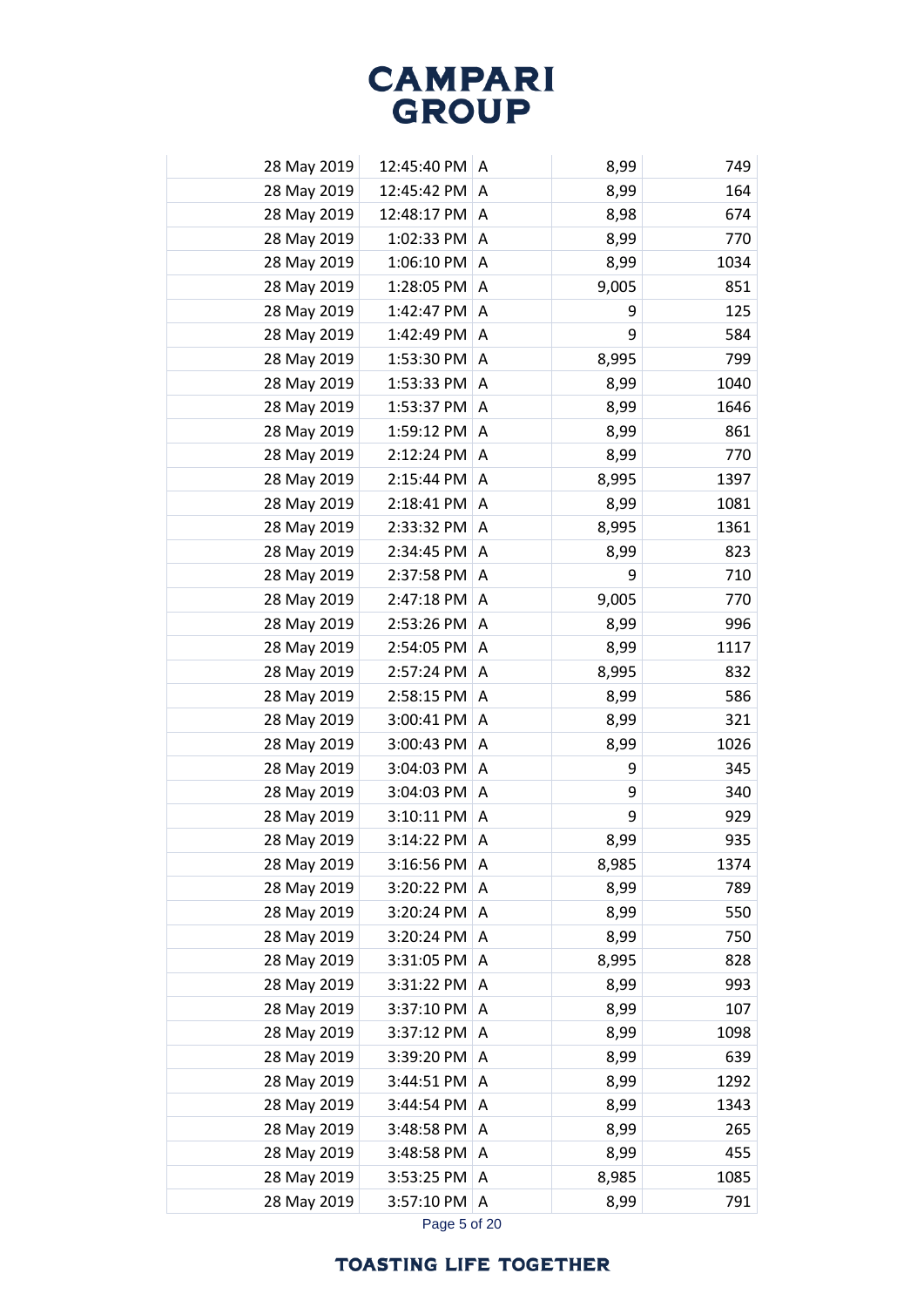| 28 May 2019 | 3:57:11 PM  | A | 8,99  | 1313 |
|-------------|-------------|---|-------|------|
| 28 May 2019 | 4:00:36 PM  | A | 8,98  | 893  |
| 28 May 2019 | 4:03:25 PM  | A | 8,98  | 771  |
| 28 May 2019 | 4:09:46 PM  | A | 8,985 | 706  |
| 28 May 2019 | 4:09:46 PM  | Α | 8,985 | 892  |
| 28 May 2019 | 4:09:48 PM  | A | 8,985 | 345  |
| 28 May 2019 | 4:13:44 PM  | A | 8,99  | 1486 |
| 28 May 2019 | 4:13:46 PM  | A | 8,99  | 858  |
| 28 May 2019 | 4:19:26 PM  | A | 8,995 | 827  |
| 28 May 2019 | 4:20:40 PM  | Α | 8,99  | 780  |
| 28 May 2019 | 4:25:33 PM  | A | 8,99  | 660  |
| 28 May 2019 | 4:25:34 PM  | Α | 8,99  | 154  |
| 28 May 2019 | 4:29:19 PM  | A | 8,995 | 554  |
| 28 May 2019 | 4:30:24 PM  | A | 8,995 | 609  |
| 28 May 2019 | 4:31:15 PM  | A | 9,005 | 393  |
| 28 May 2019 | 4:32:45 PM  | A | 8,99  | 1246 |
| 28 May 2019 | 4:33:06 PM  | A | 9,03  | 435  |
| 28 May 2019 | 4:33:08 PM  | A | 8,99  | 623  |
| 28 May 2019 | 4:33:09 PM  | A | 8,99  | 80   |
| 29 May 2019 | 8:31:02 AM  | A | 9,02  | 1167 |
| 29 May 2019 | 8:31:05 AM  | A | 9,02  | 121  |
| 29 May 2019 | 8:40:35 AM  | A | 9,01  | 1204 |
| 29 May 2019 | 8:52:52 AM  | A | 8,99  | 884  |
| 29 May 2019 | 8:52:53 AM  | Α | 8,99  | 98   |
| 29 May 2019 | 8:53:09 AM  | Α | 8,99  | 554  |
| 29 May 2019 | 8:53:10 AM  | A | 8,99  | 380  |
| 29 May 2019 | 9:00:32 AM  | A | 9,005 | 1058 |
| 29 May 2019 | 9:09:35 AM  | Α | 8,99  | 819  |
| 29 May 2019 | 9:12:29 AM  | Α | 8,985 | 1050 |
| 29 May 2019 | 9:16:59 AM  | A | 8,99  | 973  |
| 29 May 2019 | 9:19:52 AM  | A | 9,005 | 746  |
| 29 May 2019 | 9:25:23 AM  | Α | 8,99  | 663  |
| 29 May 2019 | 9:28:34 AM  | Α | 8,99  | 800  |
| 29 May 2019 | 9:28:35 AM  | A | 8,99  | 1241 |
| 29 May 2019 | 9:33:06 AM  | A | 8,98  | 93   |
| 29 May 2019 | 9:33:07 AM  | A | 8,98  | 35   |
| 29 May 2019 | 9:33:07 AM  | Α | 8,98  | 913  |
| 29 May 2019 | 9:33:09 AM  | A | 8,98  | 1194 |
| 29 May 2019 | 9:47:35 AM  | Α | 8,99  | 733  |
| 29 May 2019 | 9:47:36 AM  | Α | 8,99  | 873  |
| 29 May 2019 | 9:54:54 AM  | Α | 8,99  | 1149 |
| 29 May 2019 | 10:02:50 AM | Α | 9     | 1289 |
| 29 May 2019 | 10:07:09 AM | Α | 8,99  | 681  |
| 29 May 2019 | 10:09:28 AM | Α | 8,98  | 1192 |
|             |             |   |       |      |

Page 6 of 20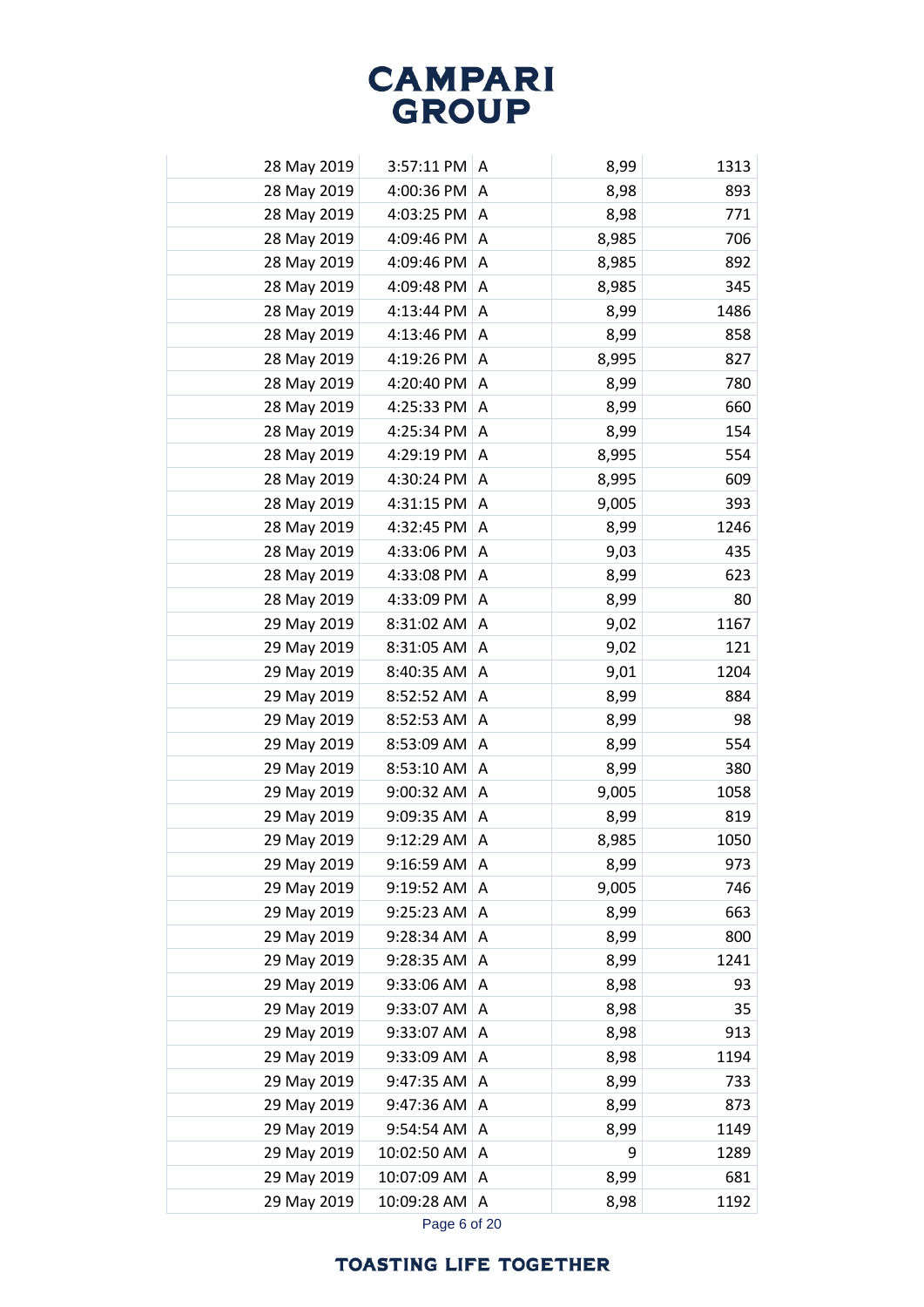| 29 May 2019 | 10:20:34 AM | A | 8,98  | 1222           |
|-------------|-------------|---|-------|----------------|
| 29 May 2019 | 10:26:00 AM | A | 8,965 | 173            |
| 29 May 2019 | 10:26:02 AM | Α | 8,965 | 1286           |
| 29 May 2019 | 10:28:45 AM | Α | 8,96  | 597            |
| 29 May 2019 | 10:31:13 AM | Α | 8,96  | 771            |
| 29 May 2019 | 10:47:50 AM | Α | 8,98  | 963            |
| 29 May 2019 | 10:47:50 AM | A | 8,98  | 1286           |
| 29 May 2019 | 10:47:51 AM | A | 8,98  | 104            |
| 29 May 2019 | 11:02:25 AM | A | 8,995 | 1296           |
| 29 May 2019 | 11:12:02 AM | A | 8,995 | 807            |
| 29 May 2019 | 11:17:45 AM | Α | 8,99  | 742            |
| 29 May 2019 | 11:18:55 AM | Α | 8,99  | 1164           |
| 29 May 2019 | 11:18:56 AM | Α | 8,99  | 412            |
| 29 May 2019 | 11:23:32 AM | Α | 8,985 | 766            |
| 29 May 2019 | 11:23:33 AM | Α | 8,985 | 824            |
| 29 May 2019 | 11:29:36 AM | Α | 8,985 | 101            |
| 29 May 2019 | 11:29:37 AM | Α | 8,985 | 47             |
| 29 May 2019 | 11:34:29 AM | A | 8,985 | 716            |
| 29 May 2019 | 11:34:31 AM | A | 8,985 | 694            |
| 29 May 2019 | 11:43:00 AM | Α | 8,985 | $\overline{2}$ |
| 29 May 2019 | 11:52:04 AM | Α | 8,995 | 1045           |
| 29 May 2019 | 11:52:08 AM | Α | 8,99  | 837            |
| 29 May 2019 | 11:56:57 AM | Α | 8,975 | 781            |
| 29 May 2019 | 11:57:35 AM | A | 8,97  | 1115           |
| 29 May 2019 | 12:13:01 PM | Α | 8,97  | 1030           |
| 29 May 2019 | 12:20:07 PM | A | 8,965 | 1189           |
| 29 May 2019 | 12:23:34 PM | A | 8,96  | 1126           |
| 29 May 2019 | 12:28:24 PM | Α | 8,95  | 778            |
| 29 May 2019 | 12:38:57 PM | Α | 8,965 | 933            |
| 29 May 2019 | 12:38:58 PM | A | 8,965 | 143            |
| 29 May 2019 | 12:39:00 PM | Α | 8,965 | 735            |
| 29 May 2019 | 12:52:53 PM | Α | 8,96  | 752            |
| 29 May 2019 | 12:58:00 PM | Α | 8,95  | 835            |
| 29 May 2019 | 1:00:25 PM  | A | 8,95  | 1057           |
| 29 May 2019 | 1:00:27 PM  | A | 8,95  | 1094           |
| 29 May 2019 | 1:03:53 PM  | A | 8,95  | 895            |
| 29 May 2019 | 1:03:53 PM  | Α | 8,95  | 1015           |
| 29 May 2019 | 1:03:56 PM  | Α | 8,95  | 1059           |
| 29 May 2019 | 1:04:29 PM  | A | 8,945 | 1375           |
| 29 May 2019 | 1:23:42 PM  | Α | 8,95  | 104            |
| 29 May 2019 | 1:29:11 PM  | Α | 8,955 | 1245           |
| 29 May 2019 | 1:29:12 PM  | A | 8,955 | 1355           |
| 29 May 2019 | 1:29:14 PM  | A | 8,955 | 92             |
| 29 May 2019 | 1:30:45 PM  | Α | 8,95  | 2087           |
|             |             |   |       |                |

Page 7 of 20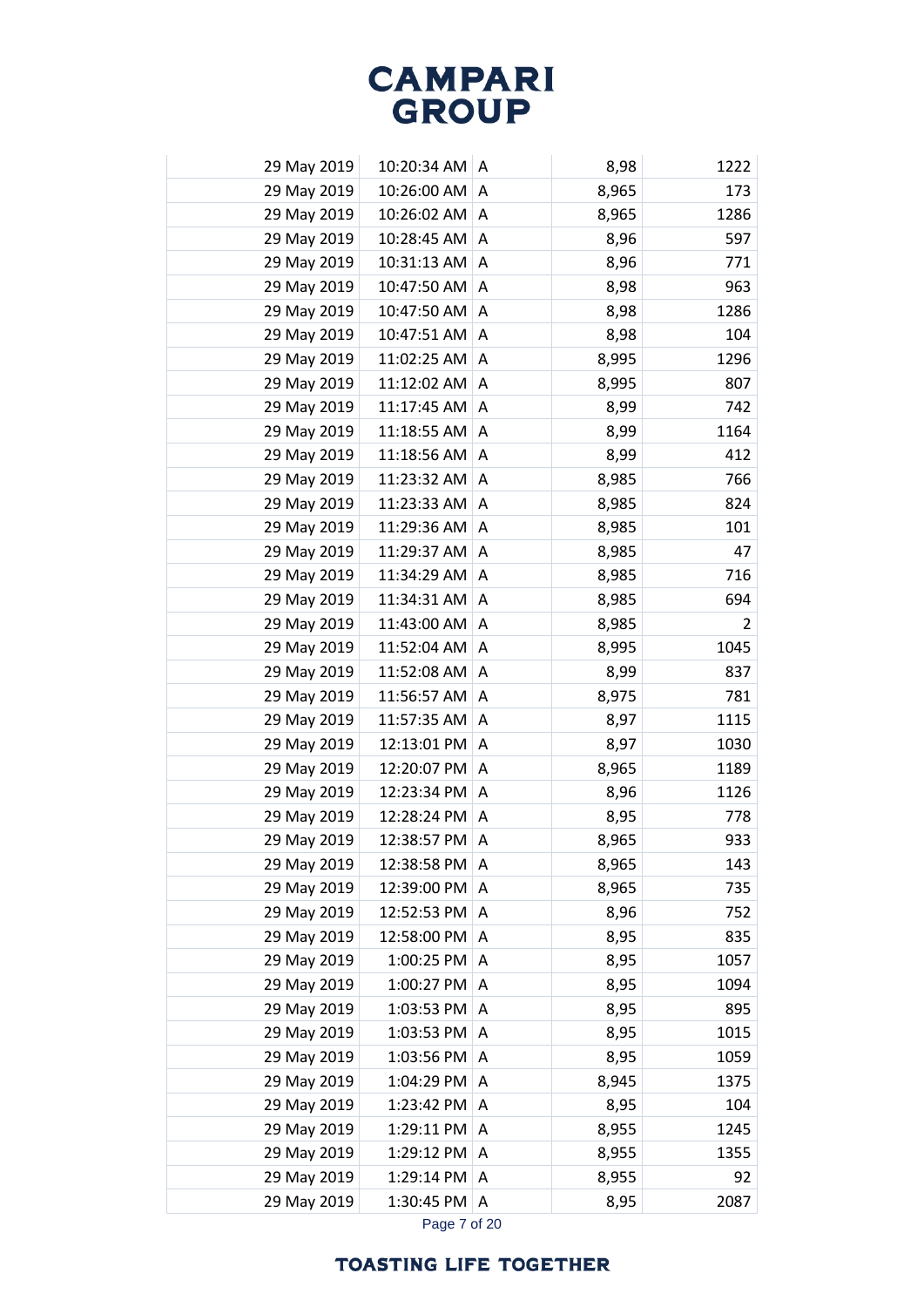| 29 May 2019 | 1:30:46 PM   | A              | 8,95  | 1300         |
|-------------|--------------|----------------|-------|--------------|
| 29 May 2019 | 1:30:47 PM   | A              | 8,95  | $\mathbf{1}$ |
| 29 May 2019 | 1:30:48 PM   | A              | 8,95  | 853          |
| 29 May 2019 | 1:31:32 PM   | A              | 8,945 | 142          |
| 29 May 2019 | 1:31:34 PM   | A              | 8,945 | 732          |
| 29 May 2019 | 1:42:27 PM   | $\overline{A}$ | 8,915 | 731          |
| 29 May 2019 | 1:43:50 PM   | A              | 8,91  | 725          |
| 29 May 2019 | 1:46:21 PM   | A              | 8,915 | 811          |
| 29 May 2019 | 1:46:23 PM   | A              | 8,915 | 684          |
| 29 May 2019 | 1:48:27 PM   | A              | 8,91  | 1057         |
| 29 May 2019 | 1:50:41 PM   | A              | 8,91  | 1054         |
| 29 May 2019 | $1:50:41$ PM | A              | 8,91  | 789          |
| 29 May 2019 | 1:59:26 PM   | A              | 8,915 | 822          |
| 29 May 2019 | 2:00:36 PM   | A              | 8,905 | 589          |
| 29 May 2019 | 2:05:10 PM   | A              | 8,905 | 1037         |
| 29 May 2019 | 2:05:11 PM   | A              | 8,905 | 800          |
| 29 May 2019 | 2:09:52 PM   | A              | 8,91  | 742          |
| 29 May 2019 | 2:09:53 PM   | A              | 8,91  | 877          |
| 29 May 2019 | $2:13:39$ PM | A              | 8,905 | 981          |
| 29 May 2019 | 2:14:28 PM   | A              | 8,9   | 839          |
| 29 May 2019 | 2:17:30 PM   | Α              | 8,9   | 745          |
| 29 May 2019 | 2:17:32 PM   | A              | 8,9   | 916          |
| 29 May 2019 | 2:17:32 PM   | A              | 8,9   | 958          |
| 29 May 2019 | 2:20:21 PM   | A              | 8,905 | 672          |
| 29 May 2019 | 2:24:38 PM   | A              | 8,915 | 778          |
| 29 May 2019 | 2:24:39 PM   | A              | 8,915 | 736          |
| 29 May 2019 | 2:27:29 PM   | A              | 8,92  | 686          |
| 29 May 2019 | 2:35:06 PM A |                | 8,925 | 728          |
| 29 May 2019 | 2:35:07 PM A |                | 8,925 | 1199         |
| 29 May 2019 | 2:35:08 PM   | A              | 8,925 | 149          |
| 29 May 2019 | 2:35:08 PM   | A              | 8,925 | 1120         |
| 29 May 2019 | 2:35:08 PM   | A              | 8,925 | 1201         |
| 29 May 2019 | 2:38:10 PM   | A              | 8,92  | 675          |
| 29 May 2019 | 2:39:07 PM   | A              | 8,92  | 725          |
| 29 May 2019 | 2:39:35 PM   | A              | 8,92  | 708          |
| 29 May 2019 | 2:47:25 PM   | A              | 8,92  | 1452         |
| 29 May 2019 | 2:47:25 PM   | Α              | 8,92  | 1065         |
| 29 May 2019 | 2:48:37 PM   | Α              | 8,92  | 614          |
| 29 May 2019 | 2:49:21 PM   | A              | 8,915 | 1059         |
| 29 May 2019 | 2:49:21 PM   | A              | 8,915 | 677          |
| 29 May 2019 | 2:50:43 PM   | A              | 8,91  | 878          |
| 29 May 2019 | 2:54:51 PM   | A              | 8,91  | 369          |
| 29 May 2019 | 2:54:52 PM   | Α              | 8,91  | 856          |
| 29 May 2019 | 2:54:54 PM   | Α              | 8,91  | 776          |
|             |              |                |       |              |

Page 8 of 20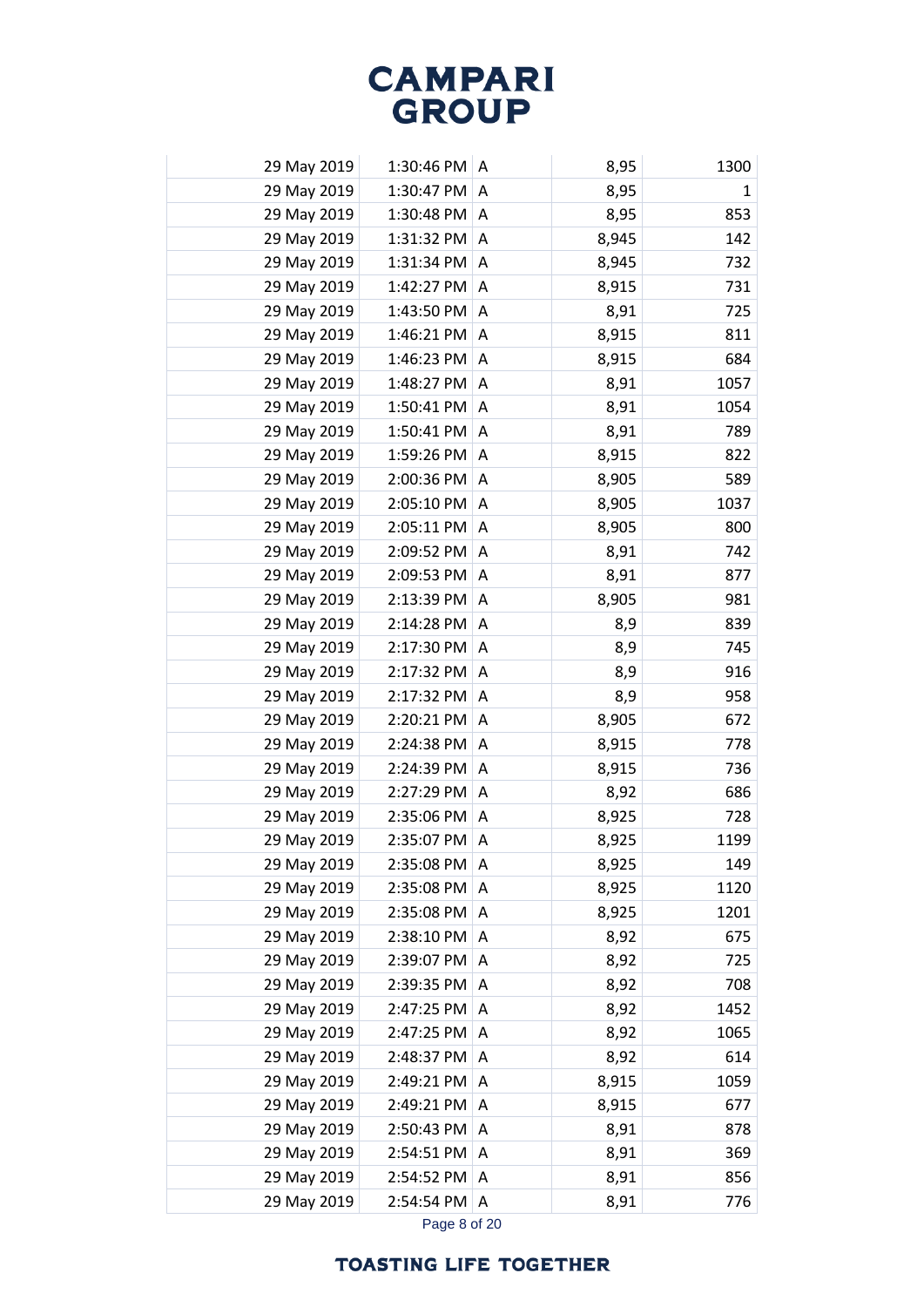| 29 May 2019 | 3:00:43 PM | A | 8,925 | 728          |
|-------------|------------|---|-------|--------------|
| 29 May 2019 | 3:01:26 PM | A | 8,92  | 1150         |
| 29 May 2019 | 3:10:31 PM | A | 8,915 | 1110         |
| 29 May 2019 | 3:11:20 PM | A | 8,915 | 890          |
| 29 May 2019 | 3:15:39 PM | A | 8,92  | 661          |
| 29 May 2019 | 3:17:29 PM | A | 8,92  | 633          |
| 29 May 2019 | 3:17:31 PM | A | 8,92  | 28           |
| 29 May 2019 | 3:18:53 PM | Α | 8,925 | 249          |
| 29 May 2019 | 3:18:55 PM | A | 8,925 | 725          |
| 29 May 2019 | 3:18:56 PM | A | 8,925 | 487          |
| 29 May 2019 | 3:18:56 PM | A | 8,925 | 297          |
| 29 May 2019 | 3:18:57 PM | A | 8,925 | $\mathbf{1}$ |
| 29 May 2019 | 3:18:57 PM | A | 8,925 | 138          |
| 29 May 2019 | 3:20:02 PM | A | 8,925 | 749          |
| 29 May 2019 | 3:20:57 PM | A | 8,925 | 1105         |
| 29 May 2019 | 3:20:59 PM | A | 8,925 | 975          |
| 29 May 2019 | 3:22:11 PM | A | 8,925 | 930          |
| 29 May 2019 | 3:23:58 PM | A | 8,92  | 163          |
| 29 May 2019 | 3:23:59 PM | A | 8,92  | 909          |
| 29 May 2019 | 3:24:00 PM | A | 8,92  | 902          |
| 29 May 2019 | 3:24:00 PM | A | 8,92  | 767          |
| 29 May 2019 | 3:24:02 PM | Α | 8,92  | 111          |
| 29 May 2019 | 3:24:03 PM | A | 8,92  | 121          |
| 29 May 2019 | 3:25:51 PM | A | 8,91  | 1352         |
| 29 May 2019 | 3:25:52 PM | Α | 8,91  | 986          |
| 29 May 2019 | 3:29:51 PM | A | 8,905 | 718          |
| 29 May 2019 | 3:32:45 PM | A | 8,9   | 1463         |
| 29 May 2019 | 3:32:46 PM | A | 8,9   | 1017         |
| 29 May 2019 | 3:32:46 PM | Α | 8,9   | 188          |
| 29 May 2019 | 3:32:46 PM | A | 8,9   | 854          |
| 29 May 2019 | 3:32:46 PM | Α | 8,9   | 1120         |
| 29 May 2019 | 3:32:48 PM | Α | 8,9   | 675          |
| 29 May 2019 | 3:38:18 PM | Α | 8,91  | 745          |
| 29 May 2019 | 3:38:54 PM | Α | 8,91  | 813          |
| 29 May 2019 | 3:39:37 PM | Α | 8,91  | 664          |
| 29 May 2019 | 3:39:38 PM | Α | 8,91  | $\mathbf{1}$ |
| 29 May 2019 | 3:42:18 PM | Α | 8,9   | 1465         |
| 29 May 2019 | 3:42:18 PM | A | 8,9   | 1182         |
| 29 May 2019 | 3:44:36 PM | A | 8,9   | 816          |
| 29 May 2019 | 3:44:36 PM | A | 8,9   | 753          |
| 29 May 2019 | 3:44:42 PM | A | 8,895 | 148          |
| 29 May 2019 | 3:44:42 PM | Α | 8,895 | 904          |
| 29 May 2019 | 3:45:20 PM | Α | 8,895 | 988          |
| 29 May 2019 | 3:45:21 PM | Α | 8,895 | 262          |
|             |            |   |       |              |

Page 9 of 20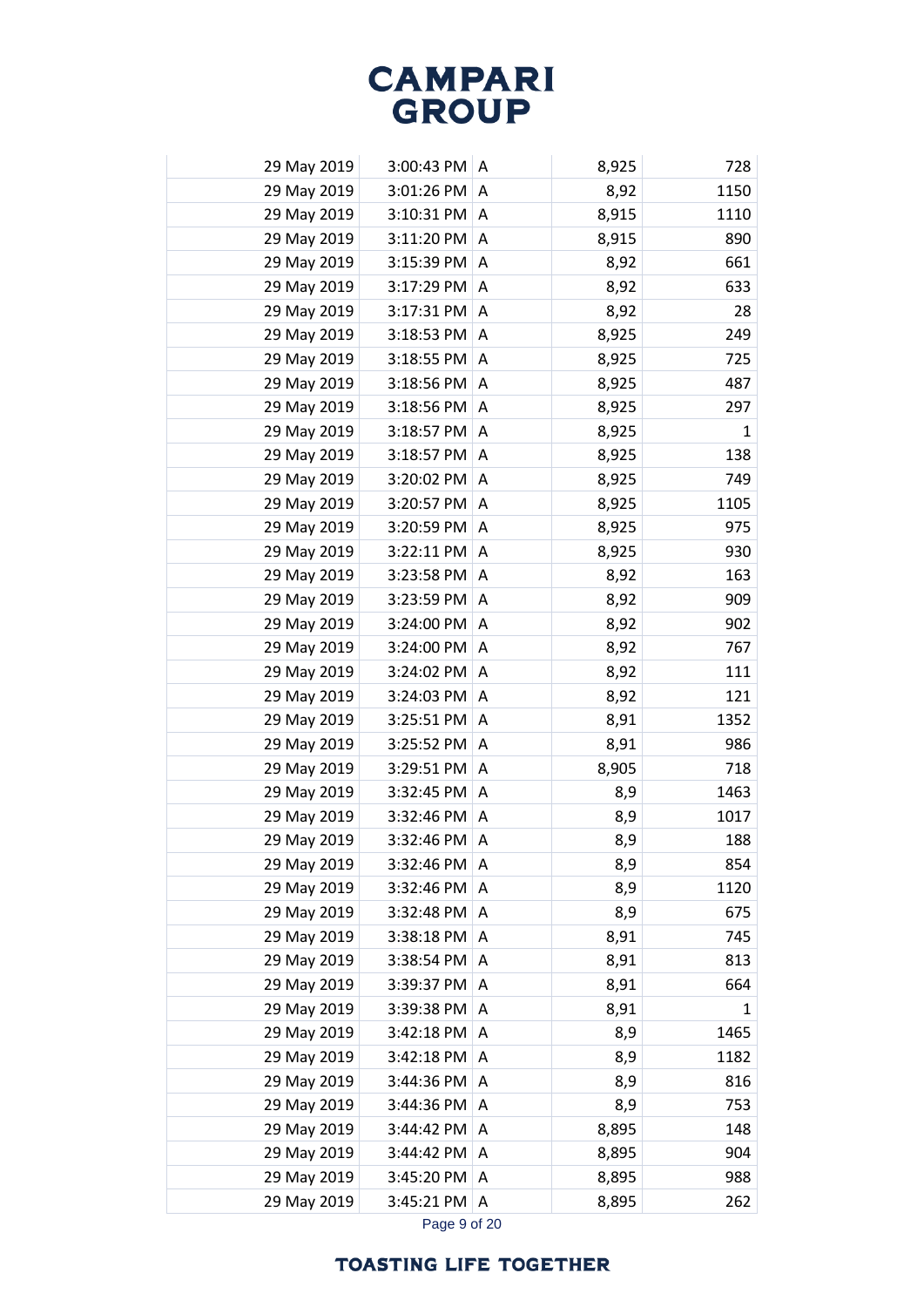|             | 29 May 2019 | 3:46:23 PM | A | 8,89  | 488          |
|-------------|-------------|------------|---|-------|--------------|
| 29 May 2019 |             | 3:46:23 PM | A | 8,89  | 597          |
| 29 May 2019 |             | 3:47:49 PM | A | 8,89  | 1087         |
|             | 29 May 2019 | 3:47:49 PM | A | 8,89  | 554          |
| 29 May 2019 |             | 3:52:11 PM | Α | 8,9   | 1144         |
|             | 29 May 2019 | 3:52:11 PM | A | 8,9   | 1625         |
| 29 May 2019 |             | 3:52:14 PM | A | 8,9   | 602          |
| 29 May 2019 |             | 3:52:14 PM | A | 8,9   | 1144         |
|             | 29 May 2019 | 3:52:14 PM | A | 8,9   | 423          |
|             | 29 May 2019 | 3:52:36 PM | Α | 8,895 | 119          |
| 29 May 2019 |             | 3:52:38 PM | A | 8,895 | 547          |
|             | 29 May 2019 | 3:52:38 PM | A | 8,895 | $\mathbf{1}$ |
| 29 May 2019 |             | 3:54:43 PM | A | 8,9   | 1399         |
| 29 May 2019 |             | 3:54:44 PM | A | 8,9   | 755          |
| 29 May 2019 |             | 4:03:39 PM | A | 8,915 | 973          |
|             | 29 May 2019 | 4:03:39 PM | A | 8,915 | 124          |
|             | 29 May 2019 | 4:03:39 PM | A | 8,915 | 1113         |
| 29 May 2019 |             | 4:03:40 PM | A | 8,915 | 721          |
| 29 May 2019 |             | 4:03:41 PM | Α | 8,915 | 712          |
| 29 May 2019 |             | 4:05:04 PM | A | 8,915 | 1598         |
|             | 29 May 2019 | 4:05:06 PM | A | 8,915 | 702          |
|             | 29 May 2019 | 4:06:04 PM | A | 8,915 | 735          |
| 29 May 2019 |             | 4:10:02 PM | A | 8,92  | 1066         |
| 29 May 2019 |             | 4:10:03 PM | A | 8,92  | 875          |
| 29 May 2019 |             | 4:11:25 PM | A | 8,92  | 779          |
| 29 May 2019 |             | 4:14:12 PM | A | 8,92  | 1254         |
|             | 29 May 2019 | 4:15:57 PM | A | 8,92  | 108          |
| 29 May 2019 |             | 4:16:01 PM | A | 8,92  | 838          |
|             | 29 May 2019 | 4:16:35 PM | Α | 8,92  | 725          |
|             | 29 May 2019 | 4:16:37 PM | Α | 8,92  | 981          |
|             | 29 May 2019 | 4:20:22 PM | A | 8,925 | 852          |
| 29 May 2019 |             | 4:23:32 PM | A | 8,925 | 1070         |
|             | 29 May 2019 | 4:23:32 PM | A | 8,925 | 880          |
| 29 May 2019 |             | 4:26:08 PM | Α | 8,925 | 800          |
|             | 29 May 2019 | 4:26:09 PM | Α | 8,925 | 71           |
| 29 May 2019 |             | 4:27:22 PM | Α | 8,925 | 86           |
| 29 May 2019 |             | 4:27:24 PM | A | 8,925 | 748          |
|             | 29 May 2019 | 4:28:21 PM | A | 8,925 | 452          |
| 29 May 2019 |             | 4:28:24 PM | Α | 8,925 | 87           |
| 29 May 2019 |             | 4:28:25 PM | A | 8,925 | 285          |
| 29 May 2019 |             | 4:28:27 PM | A | 8,925 | 467          |
| 29 May 2019 |             | 4:28:35 PM | A | 8,925 | 495          |
| 29 May 2019 |             | 4:28:35 PM | Α | 8,925 | 68           |
| 29 May 2019 |             | 4:29:43 PM | A | 8,925 | 328          |
|             |             |            |   |       |              |

Page 10 of 20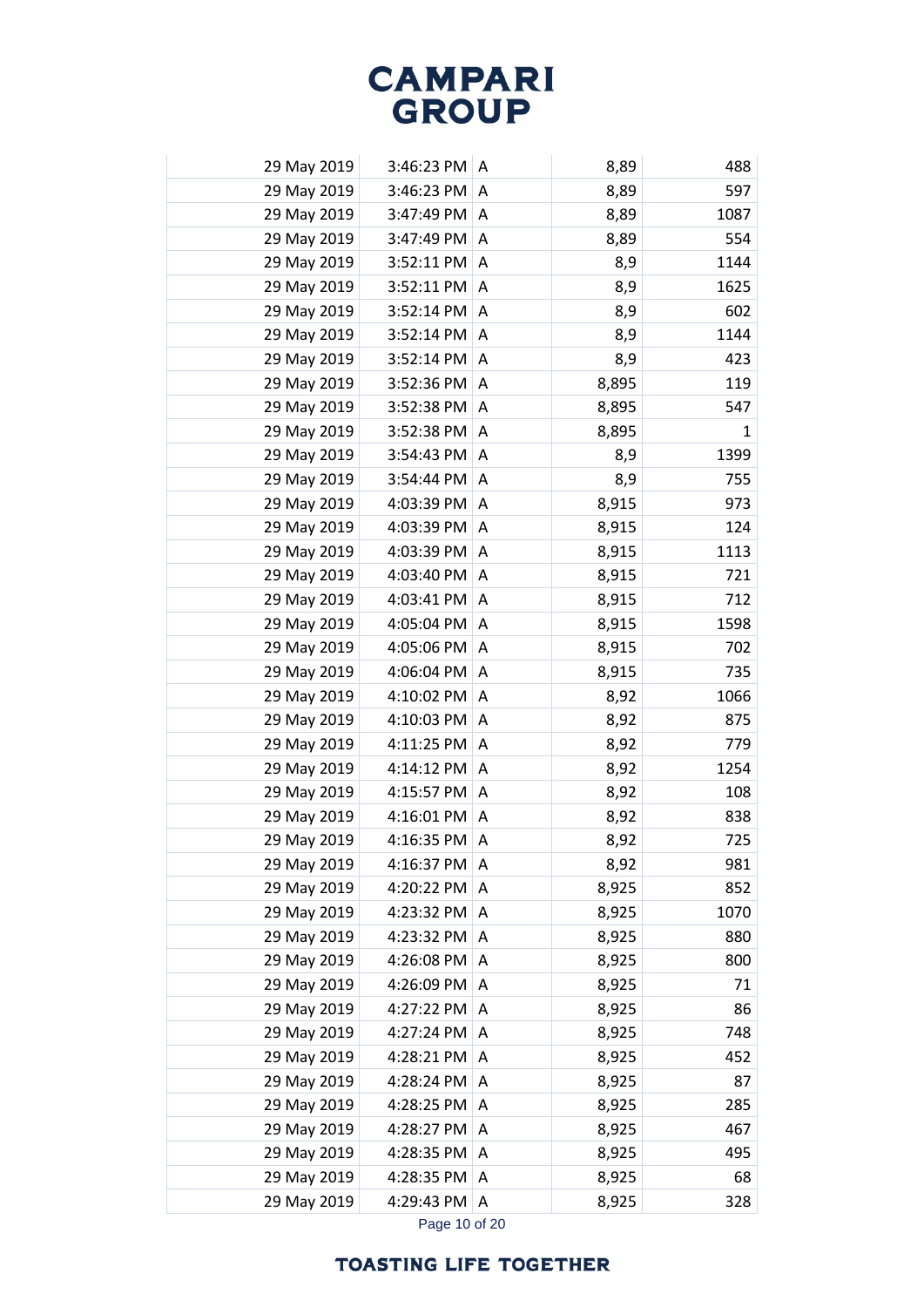| 29 May 2019 | 4:29:44 PM | A | 8,925 | 538  |
|-------------|------------|---|-------|------|
| 29 May 2019 | 4:29:44 PM | A | 8,925 | 332  |
| 29 May 2019 | 4:29:49 PM | Α | 8,925 | 47   |
| 30 May 2019 | 8:33:38 AM | A | 8,675 | 619  |
| 30 May 2019 | 8:33:52 AM | Α | 8,67  | 934  |
| 30 May 2019 | 8:35:04 AM | Α | 8,69  | 1156 |
| 30 May 2019 | 8:37:59 AM | Α | 8,715 | 230  |
| 30 May 2019 | 8:38:02 AM | A | 8,715 | 336  |
| 30 May 2019 | 8:38:03 AM | Α | 8,715 | 977  |
| 30 May 2019 | 8:38:05 AM | Α | 8,715 | 1730 |
| 30 May 2019 | 8:38:06 AM | Α | 8,715 | 1365 |
| 30 May 2019 | 8:38:06 AM | Α | 8,715 | 1396 |
| 30 May 2019 | 8:40:35 AM | Α | 8,755 | 181  |
| 30 May 2019 | 8:41:04 AM | A | 8,77  | 840  |
| 30 May 2019 | 8:41:04 AM | Α | 8,77  | 1331 |
| 30 May 2019 | 8:41:05 AM | Α | 8,77  | 745  |
| 30 May 2019 | 8:41:28 AM | Α | 8,765 | 501  |
| 30 May 2019 | 8:41:31 AM | Α | 8,765 | 821  |
| 30 May 2019 | 8:41:34 AM | Α | 8,765 | 937  |
| 30 May 2019 | 8:44:00 AM | Α | 8,73  | 930  |
| 30 May 2019 | 8:57:03 AM | Α | 8,76  | 781  |
| 30 May 2019 | 9:02:54 AM | Α | 8,76  | 1073 |
| 30 May 2019 | 9:10:05 AM | Α | 8,775 | 48   |
| 30 May 2019 | 9:11:53 AM | Α | 8,775 | 1365 |
| 30 May 2019 | 9:14:23 AM | Α | 8,78  | 940  |
| 30 May 2019 | 9:14:24 AM | Α | 8,78  | 303  |
| 30 May 2019 | 9:16:36 AM | A | 8,79  | 545  |
| 30 May 2019 | 9:16:37 AM | Α | 8,79  | 1067 |
| 30 May 2019 | 9:16:38 AM | Α | 8,79  | 234  |
| 30 May 2019 | 9:16:40 AM | A | 8,79  | 96   |
| 30 May 2019 | 9:18:36 AM | Α | 8,785 | 502  |
| 30 May 2019 | 9:18:36 AM | Α | 8,785 | 982  |
| 30 May 2019 | 9:18:50 AM | Α | 8,78  | 843  |
| 30 May 2019 | 9:23:56 AM | Α | 8,765 | 909  |
| 30 May 2019 | 9:23:56 AM | Α | 8,765 | 796  |
| 30 May 2019 | 9:29:04 AM | A | 8,76  | 483  |
| 30 May 2019 | 9:29:06 AM | Α | 8,765 | 772  |
| 30 May 2019 | 9:34:15 AM | Α | 8,765 | 725  |
| 30 May 2019 | 9:36:54 AM | Α | 8,765 | 763  |
| 30 May 2019 | 9:36:55 AM | Α | 8,765 | 705  |
| 30 May 2019 | 9:42:42 AM | A | 8,775 | 420  |
| 30 May 2019 | 9:42:44 AM | A | 8,775 | 372  |
| 30 May 2019 | 9:49:17 AM | Α | 8,785 | 389  |
| 30 May 2019 | 9:52:56 AM | A | 8,79  | 1462 |
|             |            |   |       |      |

Page 11 of 20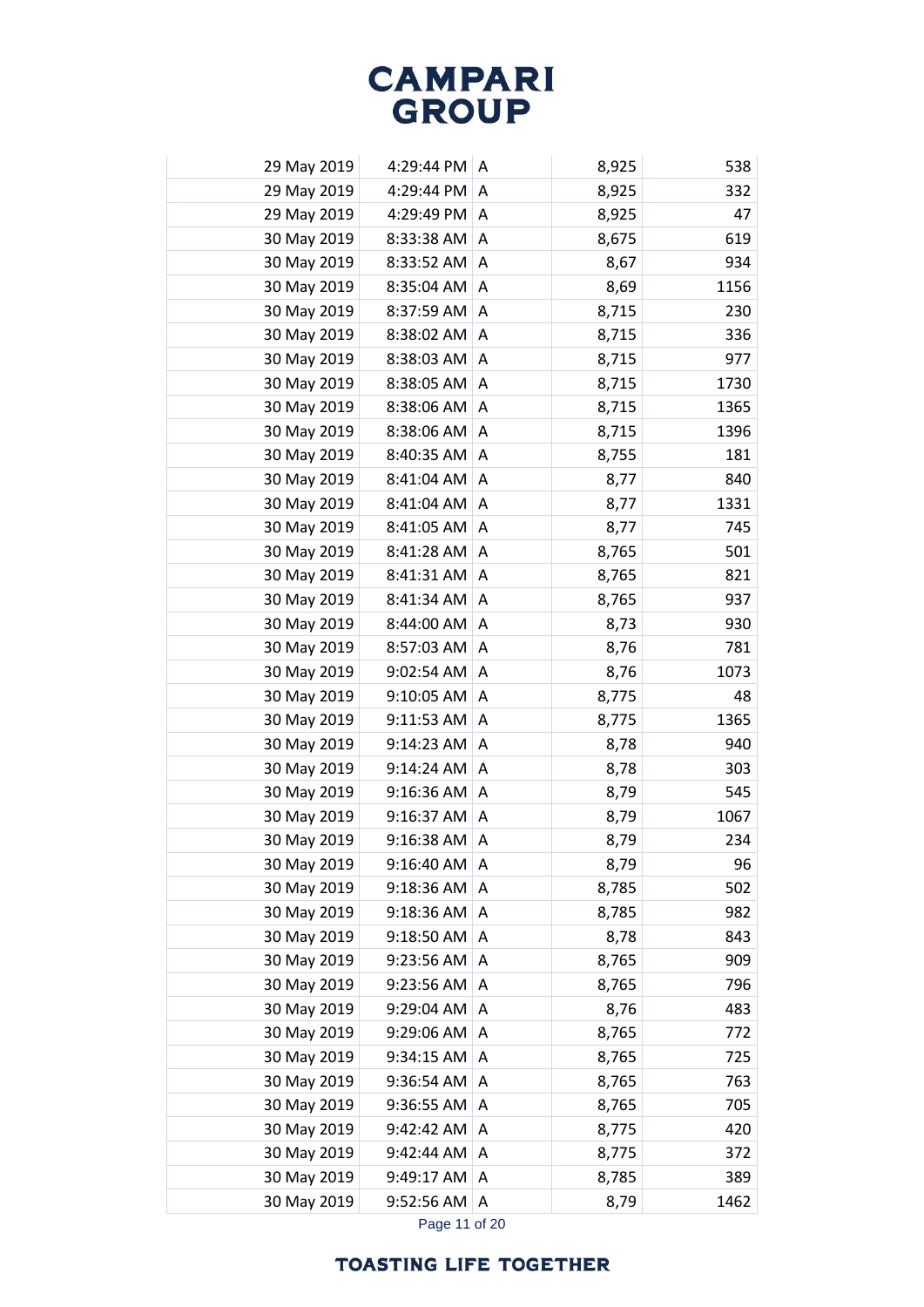| 30 May 2019 | 9:52:58 AM  | A | 8,79  | 911  |
|-------------|-------------|---|-------|------|
| 30 May 2019 | 9:58:41 AM  | Α | 8,79  | 564  |
| 30 May 2019 | 9:58:42 AM  | A | 8,79  | 807  |
| 30 May 2019 | 9:58:42 AM  | Α | 8,79  | 842  |
| 30 May 2019 | 9:59:50 AM  | A | 8,78  | 841  |
| 30 May 2019 | 9:59:50 AM  | A | 8,78  | 86   |
| 30 May 2019 | 9:59:51 AM  | Α | 8,78  | 666  |
| 30 May 2019 | 10:08:44 AM | Α | 8,785 | 761  |
| 30 May 2019 | 10:08:45 AM | A | 8,785 | 794  |
| 30 May 2019 | 10:09:21 AM | A | 8,78  | 896  |
| 30 May 2019 | 10:09:32 AM | Α | 8,78  | 37   |
| 30 May 2019 | 10:15:50 AM | Α | 8,79  | 501  |
| 30 May 2019 | 10:16:34 AM | A | 8,79  | 685  |
| 30 May 2019 | 10:16:37 AM | Α | 8,78  | 175  |
| 30 May 2019 | 10:16:38 AM | Α | 8,79  | 682  |
| 30 May 2019 | 10:18:33 AM | A | 8,78  | 642  |
| 30 May 2019 | 10:18:34 AM | A | 8,78  | 690  |
| 30 May 2019 | 10:27:13 AM | Α | 8,78  | 975  |
| 30 May 2019 | 10:27:14 AM | Α | 8,78  | 701  |
| 30 May 2019 | 10:27:15 AM | A | 8,78  | 939  |
| 30 May 2019 | 10:35:24 AM | A | 8,785 | 728  |
| 30 May 2019 | 10:35:26 AM | A | 8,785 | 519  |
| 30 May 2019 | 10:35:27 AM | Α | 8,785 | 768  |
| 30 May 2019 | 10:43:26 AM | Α | 8,78  | 1006 |
| 30 May 2019 | 10:50:05 AM | Α | 8,795 | 799  |
| 30 May 2019 | 10:50:07 AM | A | 8,795 | 1003 |
| 30 May 2019 | 10:59:10 AM | A | 8,795 | 724  |
| 30 May 2019 | 11:00:09 AM | Α | 8,795 | 785  |
| 30 May 2019 | 11:00:09 AM | A | 8,795 | 574  |
| 30 May 2019 | 11:11:29 AM | A | 8,82  | 335  |
| 30 May 2019 | 11:11:30 AM | Α | 8,82  | 805  |
| 30 May 2019 | 11:11:30 AM | Α | 8,82  | 440  |
| 30 May 2019 | 11:11:31 AM | Α | 8,82  | 539  |
| 30 May 2019 | 11:16:39 AM | Α | 8,82  | 736  |
| 30 May 2019 | 11:16:41 AM | Α | 8,82  | 103  |
| 30 May 2019 | 11:18:14 AM | A | 8,82  | 705  |
| 30 May 2019 | 11:27:18 AM | Α | 8,835 | 427  |
| 30 May 2019 | 11:27:20 AM | A | 8,835 | 672  |
| 30 May 2019 | 11:35:24 AM | Α | 8,825 | 38   |
| 30 May 2019 | 11:39:29 AM | Α | 8,825 | 42   |
| 30 May 2019 | 11:39:39 AM | Α | 8,825 | 602  |
| 30 May 2019 | 11:44:05 AM | Α | 8,82  | 699  |
| 30 May 2019 | 11:45:54 AM | Α | 8,82  | 729  |
| 30 May 2019 | 11:45:55 AM | A | 8,82  | 665  |
|             |             |   |       |      |

Page 12 of 20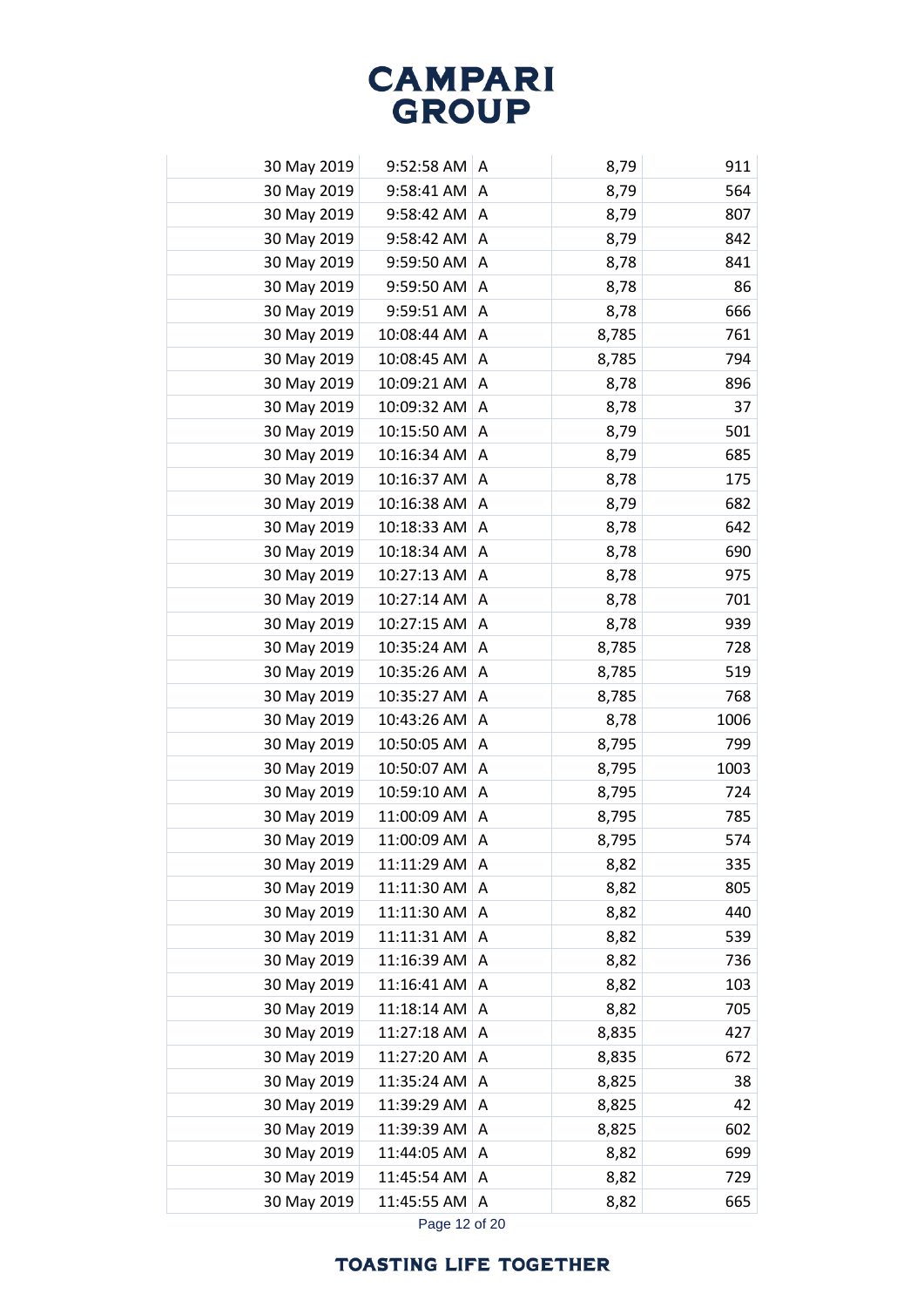| 30 May 2019 | 11:45:55 AM | A | 8,82  | 541          |
|-------------|-------------|---|-------|--------------|
| 30 May 2019 | 11:45:56 AM | Α | 8,82  | 156          |
| 30 May 2019 | 11:49:15 AM | Α | 8,82  | 673          |
| 30 May 2019 | 11:54:41 AM | A | 8,81  | 519          |
| 30 May 2019 | 11:54:42 AM | Α | 8,81  | 683          |
| 30 May 2019 | 11:54:42 AM | A | 8,81  | 990          |
| 30 May 2019 | 12:02:18 PM | Α | 8,825 | 436          |
| 30 May 2019 | 12:04:55 PM | Α | 8,82  | 753          |
| 30 May 2019 | 12:04:55 PM | A | 8,82  | 692          |
| 30 May 2019 | 12:04:58 PM | Α | 8,825 | 723          |
| 30 May 2019 | 12:49:04 PM | Α | 8,89  | 439          |
| 30 May 2019 | 12:49:06 PM | Α | 8,89  | 85           |
| 30 May 2019 | 12:49:06 PM | Α | 8,885 | 241          |
| 30 May 2019 | 12:49:06 PM | Α | 8,885 | 270          |
| 30 May 2019 | 1:07:21 PM  | Α | 8,9   | 254          |
| 30 May 2019 | 1:07:23 PM  | A | 8,9   | 251          |
| 30 May 2019 | 1:11:59 PM  | A | 8,88  | 250          |
| 30 May 2019 | 1:12:05 PM  | A | 8,88  | 250          |
| 30 May 2019 | 1:12:36 PM  | Α | 8,88  | 16           |
| 30 May 2019 | 1:42:14 PM  | A | 8,87  | 980          |
| 30 May 2019 | 1:42:15 PM  | A | 8,87  | 250          |
| 30 May 2019 | 1:42:15 PM  | Α | 8,87  | 746          |
| 30 May 2019 | 1:42:15 PM  | Α | 8,87  | 20           |
| 30 May 2019 | 1:42:16 PM  | Α | 8,87  | 1243         |
| 30 May 2019 | 1:42:17 PM  | Α | 8,87  | 1250         |
| 30 May 2019 | 1:42:22 PM  | Α | 8,87  | 455          |
| 30 May 2019 | 1:42:27 PM  | A | 8,865 | 436          |
| 30 May 2019 | 1:42:28 PM  | Α | 8,865 | 164          |
| 30 May 2019 | 1:43:12 PM  | Α | 8,865 | 1278         |
| 30 May 2019 | 1:53:22 PM  | Α | 8,86  | 948          |
| 30 May 2019 | 1:53:22 PM  | A | 8,86  | $\mathbf{1}$ |
| 30 May 2019 | 1:55:57 PM  | A | 8,855 | 471          |
| 30 May 2019 | 2:00:01 PM  | A | 8,84  | 1086         |
| 30 May 2019 | 2:05:21 PM  | Α | 8,82  | 589          |
| 30 May 2019 | 2:05:22 PM  | Α | 8,82  | 850          |
| 30 May 2019 | 2:05:38 PM  | Α | 8,82  | 786          |
| 30 May 2019 | 2:05:39 PM  | Α | 8,82  | 273          |
| 30 May 2019 | 2:05:41 PM  | Α | 8,82  | 2400         |
| 30 May 2019 | 2:05:51 PM  | Α | 8,82  | 1361         |
| 30 May 2019 | 2:05:52 PM  | A | 8,82  | 247          |
| 30 May 2019 | 2:11:32 PM  | Α | 8,84  | 344          |
| 30 May 2019 | 2:11:32 PM  | Α | 8,84  | 112          |
| 30 May 2019 | 2:13:30 PM  | A | 8,835 | 690          |
| 30 May 2019 | 2:21:53 PM  | A | 8,83  | 56           |
|             |             |   |       |              |

Page 13 of 20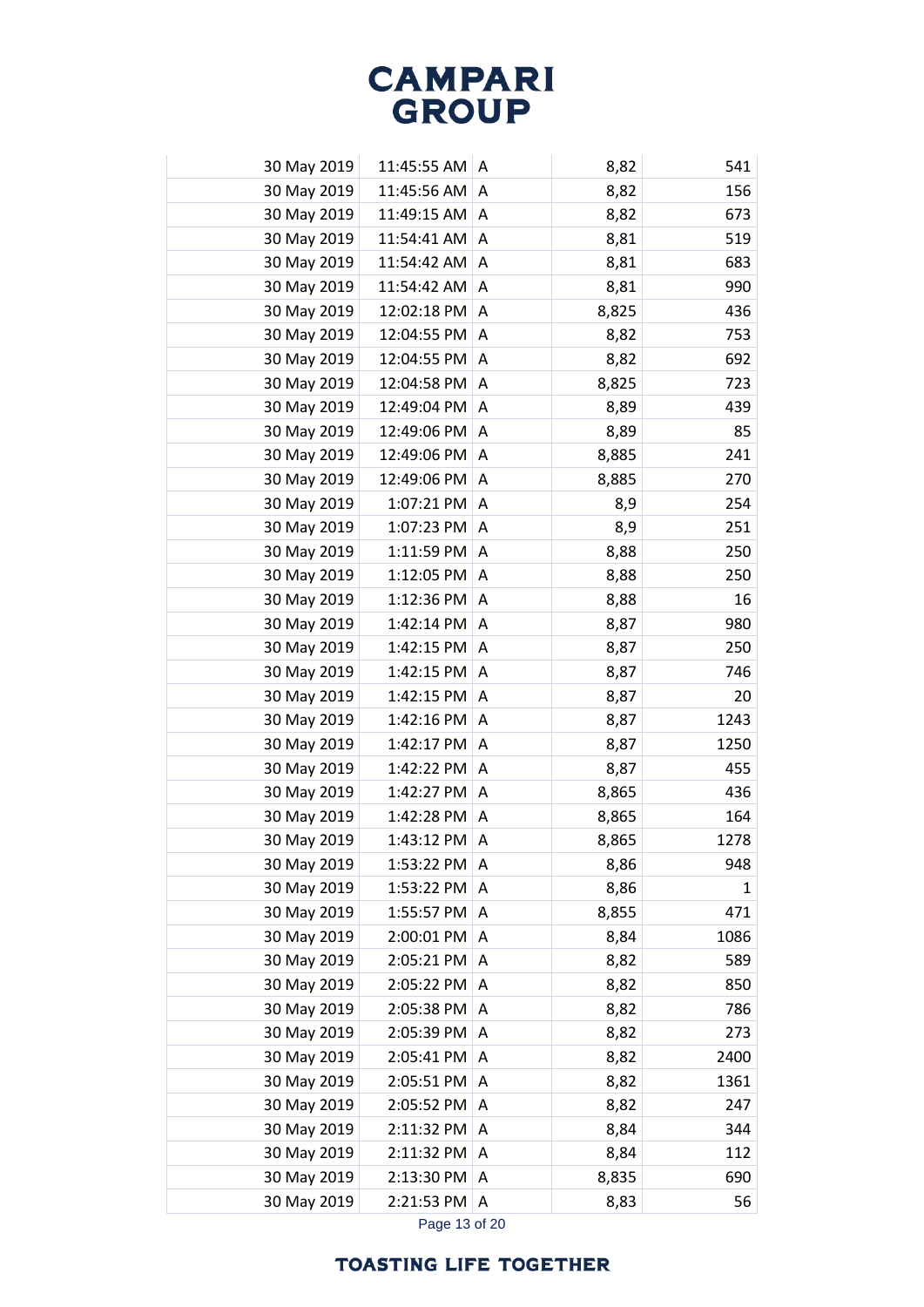| 30 May 2019 | 2:21:55 PM | A              | 8,83  | 686  |
|-------------|------------|----------------|-------|------|
| 30 May 2019 | 2:23:54 PM | A              | 8,82  | 443  |
| 30 May 2019 | 2:23:54 PM | A              | 8,82  | 1450 |
| 30 May 2019 | 2:23:57 PM | A              | 8,82  | 558  |
| 30 May 2019 | 2:24:18 PM | A              | 8,82  | 525  |
| 30 May 2019 | 2:25:54 PM | A              | 8,805 | 673  |
| 30 May 2019 | 2:30:03 PM | A              | 8,795 | 791  |
| 30 May 2019 | 2:33:23 PM | A              | 8,795 | 679  |
| 30 May 2019 | 2:37:36 PM | A              | 8,8   | 868  |
| 30 May 2019 | 2:38:25 PM | A              | 8,8   | 798  |
| 30 May 2019 | 2:39:34 PM | A              | 8,795 | 549  |
| 30 May 2019 | 2:44:31 PM | A              | 8,795 | 715  |
| 30 May 2019 | 2:44:35 PM | A              | 8,795 | 738  |
| 30 May 2019 | 2:51:28 PM | Α              | 8,805 | 736  |
| 30 May 2019 | 2:52:42 PM | A              | 8,805 | 1174 |
| 30 May 2019 | 2:52:43 PM | A              | 8,805 | 352  |
| 30 May 2019 | 2:55:45 PM | A              | 8,815 | 818  |
| 30 May 2019 | 2:56:45 PM | A              | 8,815 | 482  |
| 30 May 2019 | 3:01:11 PM | A              | 8,815 | 914  |
| 30 May 2019 | 3:01:11 PM | A              | 8,815 | 733  |
| 30 May 2019 | 3:03:38 PM | A              | 8,8   | 893  |
| 30 May 2019 | 3:04:49 PM | A              | 8,795 | 732  |
| 30 May 2019 | 3:07:02 PM | A              | 8,79  | 497  |
| 30 May 2019 | 3:12:20 PM | Α              | 8,78  | 718  |
| 30 May 2019 | 3:12:20 PM | A              | 8,78  | 1250 |
| 30 May 2019 | 3:12:21 PM | A              | 8,78  | 500  |
| 30 May 2019 | 3:12:21 PM | A              | 8,78  | 1500 |
| 30 May 2019 | 3:12:21 PM | $\overline{A}$ | 8,78  | 1400 |
| 30 May 2019 | 3:12:21 PM | A              | 8,78  | 1021 |
| 30 May 2019 | 3:12:21 PM | A              | 8,78  | 1481 |
| 30 May 2019 | 3:12:22 PM | Α              | 8,78  | 722  |
| 30 May 2019 | 3:12:24 PM | A              | 8,78  | 924  |
| 30 May 2019 | 3:15:23 PM | Α              | 8,785 | 93   |
| 30 May 2019 | 3:15:53 PM | A              | 8,79  | 691  |
| 30 May 2019 | 3:22:25 PM | A              | 8,8   | 676  |
| 30 May 2019 | 3:22:26 PM | A              | 8,8   | 724  |
| 30 May 2019 | 3:22:27 PM | Α              | 8,8   | 578  |
| 30 May 2019 | 3:22:29 PM | Α              | 8,8   | 960  |
| 30 May 2019 | 3:26:42 PM | Α              | 8,8   | 941  |
| 30 May 2019 | 3:26:45 PM | A              | 8,8   | 748  |
| 30 May 2019 | 3:32:27 PM | A              | 8,805 | 787  |
| 30 May 2019 | 3:32:27 PM | A              | 8,805 | 705  |
| 30 May 2019 | 3:32:28 PM | Α              | 8,805 | 560  |
| 30 May 2019 | 3:36:28 PM | Α              | 8,805 | 815  |
|             |            |                |       |      |

Page 14 of 20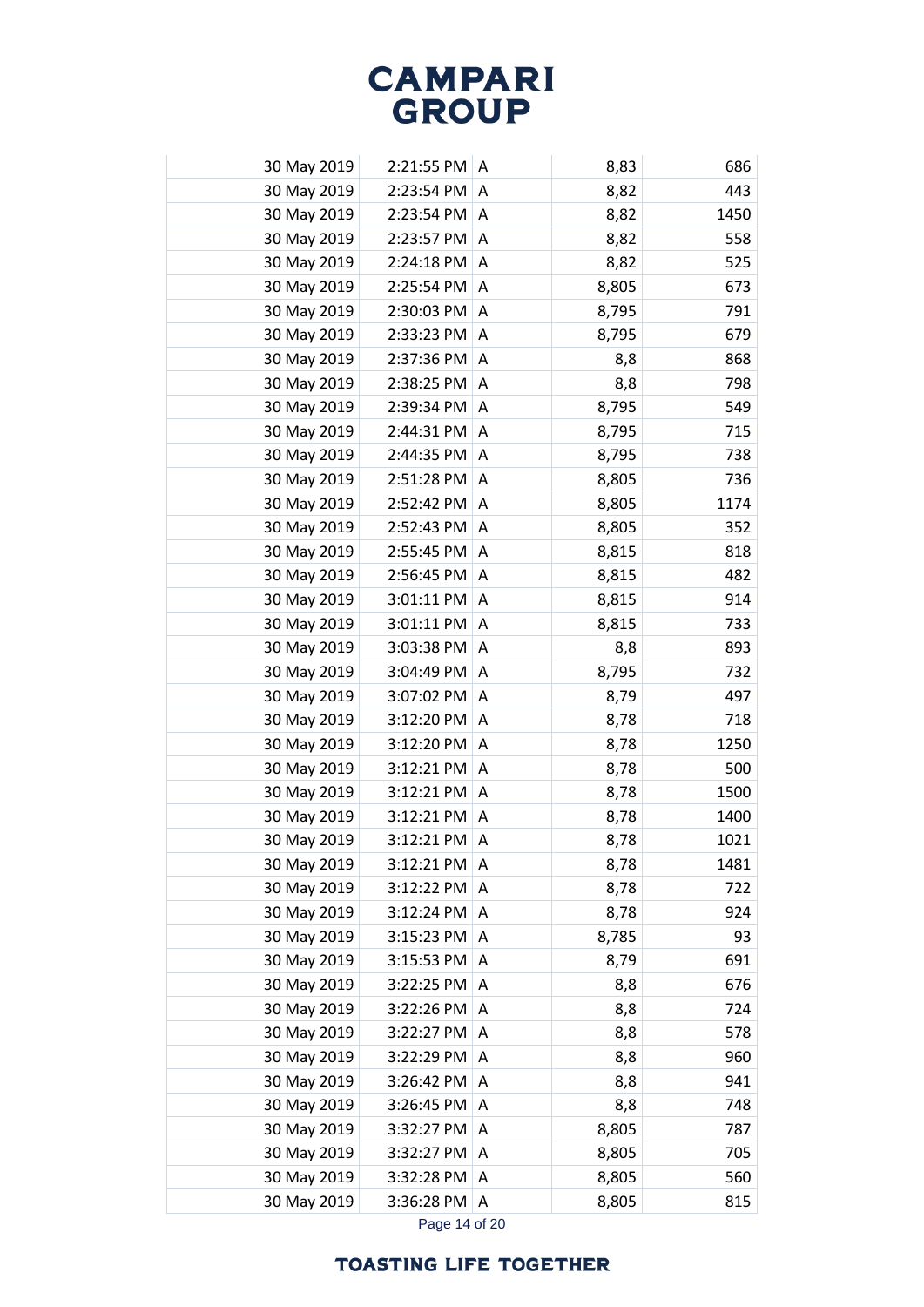| 30 May 2019 | 3:37:45 PM | A | 8,805 | 803  |
|-------------|------------|---|-------|------|
| 30 May 2019 | 3:40:58 PM | A | 8,795 | 502  |
| 30 May 2019 | 3:43:46 PM | A | 8,8   | 981  |
| 30 May 2019 | 3:43:47 PM | A | 8,8   | 790  |
| 30 May 2019 | 3:51:57 PM | A | 8,785 | 1025 |
| 30 May 2019 | 3:51:57 PM | A | 8,785 | 33   |
| 30 May 2019 | 3:51:58 PM | A | 8,785 | 159  |
| 30 May 2019 | 3:51:59 PM | A | 8,785 | 477  |
| 30 May 2019 | 3:51:59 PM | A | 8,785 | 773  |
| 30 May 2019 | 3:54:16 PM | A | 8,785 | 736  |
| 30 May 2019 | 3:54:16 PM | A | 8,785 | 55   |
| 30 May 2019 | 3:55:47 PM | Α | 8,785 | 745  |
| 30 May 2019 | 4:02:25 PM | A | 8,79  | 796  |
| 30 May 2019 | 4:02:26 PM | A | 8,79  | 762  |
| 30 May 2019 | 4:02:26 PM | Α | 8,79  | 435  |
| 30 May 2019 | 4:12:52 PM | A | 8,8   | 587  |
| 30 May 2019 | 4:13:12 PM | A | 8,8   | 486  |
| 30 May 2019 | 4:13:13 PM | A | 8,8   | 1201 |
| 30 May 2019 | 4:13:21 PM | A | 8,8   | 999  |
| 30 May 2019 | 4:13:49 PM | A | 8,8   | 51   |
| 30 May 2019 | 4:18:46 PM | A | 8,795 | 869  |
| 30 May 2019 | 4:18:48 PM | Α | 8,8   | 837  |
| 30 May 2019 | 4:22:19 PM | A | 8,805 | 512  |
| 30 May 2019 | 4:22:21 PM | Α | 8,805 | 950  |
| 30 May 2019 | 4:24:11 PM | Α | 8,8   | 926  |
| 30 May 2019 | 4:24:14 PM | A | 8,8   | 224  |
| 30 May 2019 | 4:27:43 PM | A | 8,805 | 500  |
| 30 May 2019 | 4:27:43 PM | A | 8,805 | 218  |
| 30 May 2019 | 4:29:41 PM | Α | 8,81  | 495  |
| 30 May 2019 | 4:29:45 PM | A | 8,81  | 378  |
| 30 May 2019 | 4:29:47 PM | A | 8,81  | 102  |
| 30 May 2019 | 4:29:49 PM | Α | 8,81  | 349  |
| 30 May 2019 | 4:29:49 PM | Α | 8,81  | 216  |
| 30 May 2019 | 4:29:51 PM | Α | 8,805 | 163  |
| 30 May 2019 | 4:29:51 PM | Α | 8,805 | 155  |
| 30 May 2019 | 4:29:55 PM | A | 8,805 | 8    |
| 31 May 2019 | 8:54:08 AM | Α | 8,715 | 917  |
| 31 May 2019 | 8:54:14 AM | A | 8,715 | 1325 |
| 31 May 2019 | 8:55:25 AM | Α | 8,71  | 974  |
| 31 May 2019 | 8:58:28 AM | Α | 8,72  | 393  |
| 31 May 2019 | 8:58:28 AM | A | 8,72  | 596  |
| 31 May 2019 | 8:58:38 AM | A | 8,72  | 764  |
| 31 May 2019 | 9:14:27 AM | Α | 8,735 | 245  |
| 31 May 2019 | 9:14:28 AM | Α | 8,735 | 566  |
|             |            |   |       |      |

Page 15 of 20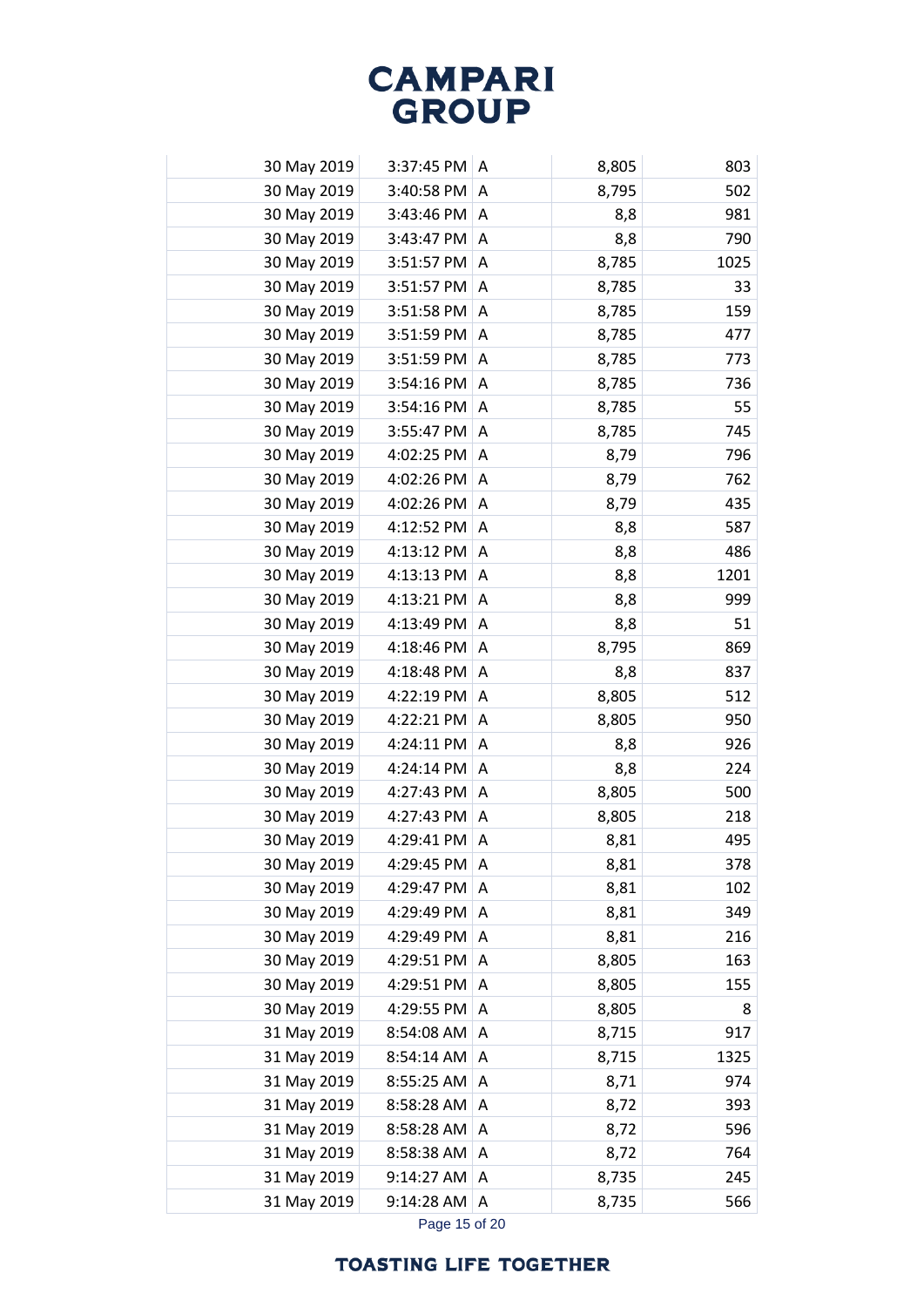| 31 May 2019 | 9:19:16 AM  | A | 8,725 | 794  |
|-------------|-------------|---|-------|------|
| 31 May 2019 | 9:20:52 AM  | A | 8,725 | 883  |
| 31 May 2019 | 9:20:53 AM  | A | 8,725 | 1042 |
| 31 May 2019 | 9:30:05 AM  | A | 8,725 | 677  |
| 31 May 2019 | 9:30:05 AM  | Α | 8,725 | 720  |
| 31 May 2019 | 9:36:23 AM  | A | 8,73  | 1412 |
| 31 May 2019 | 9:36:25 AM  | A | 8,73  | 233  |
| 31 May 2019 | 9:36:25 AM  | A | 8,73  | 992  |
| 31 May 2019 | 9:43:48 AM  | A | 8,73  | 172  |
| 31 May 2019 | 9:43:55 AM  | Α | 8,73  | 1323 |
| 31 May 2019 | 9:43:55 AM  | Α | 8,73  | 861  |
| 31 May 2019 | 9:59:07 AM  | Α | 8,72  | 817  |
| 31 May 2019 | 9:59:08 AM  | A | 8,72  | 747  |
| 31 May 2019 | 9:59:09 AM  | A | 8,72  | 991  |
| 31 May 2019 | 9:59:10 AM  | A | 8,72  | 756  |
| 31 May 2019 | 10:08:19 AM | A | 8,71  | 741  |
| 31 May 2019 | 10:08:19 AM | Α | 8,71  | 823  |
| 31 May 2019 | 10:08:20 AM | A | 8,71  | 762  |
| 31 May 2019 | 10:09:41 AM | A | 8,705 | 722  |
| 31 May 2019 | 10:12:36 AM | A | 8,705 | 1933 |
| 31 May 2019 | 10:13:23 AM | A | 8,705 | 1493 |
| 31 May 2019 | 10:13:25 AM | Α | 8,7   | 1038 |
| 31 May 2019 | 10:16:32 AM | A | 8,7   | 662  |
| 31 May 2019 | 10:18:01 AM | A | 8,705 | 193  |
| 31 May 2019 | 10:18:02 AM | A | 8,705 | 1483 |
| 31 May 2019 | 10:18:02 AM | Α | 8,705 | 747  |
| 31 May 2019 | 10:18:05 AM | A | 8,705 | 1200 |
| 31 May 2019 | 10:21:05 AM | Α | 8,695 | 773  |
| 31 May 2019 | 10:21:05 AM | Α | 8,695 | 845  |
| 31 May 2019 | 10:27:42 AM | A | 8,7   | 165  |
| 31 May 2019 | 10:29:44 AM | A | 8,705 | 569  |
| 31 May 2019 | 10:29:44 AM | A | 8,705 | 169  |
| 31 May 2019 | 10:30:50 AM | Α | 8,705 | 1123 |
| 31 May 2019 | 10:31:47 AM | Α | 8,705 | 640  |
| 31 May 2019 | 10:33:23 AM | Α | 8,7   | 743  |
| 31 May 2019 | 10:41:04 AM | Α | 8,7   | 892  |
| 31 May 2019 | 10:54:52 AM | Α | 8,68  | 793  |
| 31 May 2019 | 10:54:54 AM | Α | 8,68  | 686  |
| 31 May 2019 | 11:04:04 AM | A | 8,69  | 760  |
| 31 May 2019 | 11:05:31 AM | Α | 8,695 | 726  |
| 31 May 2019 | 11:09:44 AM | A | 8,695 | 826  |
| 31 May 2019 | 11:10:31 AM | Α | 8,69  | 697  |
| 31 May 2019 | 11:13:17 AM | Α | 8,69  | 1539 |
| 31 May 2019 | 11:13:18 AM | A | 8,69  | 186  |
|             |             |   |       |      |

Page 16 of 20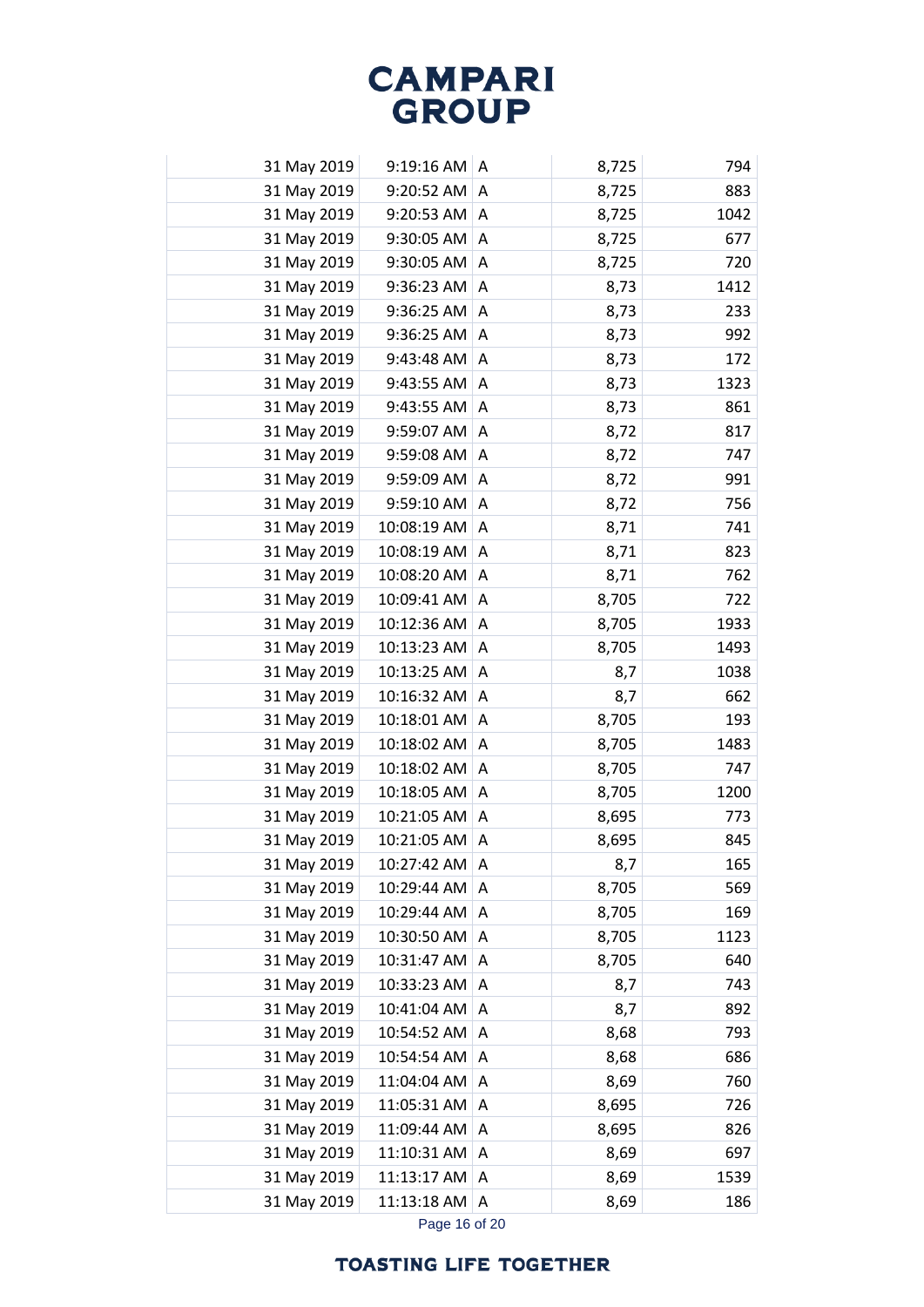| 31 May 2019 | 11:13:18 AM | A | 8,69  | 529  |
|-------------|-------------|---|-------|------|
| 31 May 2019 | 11:13:19 AM | Α | 8,69  | 706  |
| 31 May 2019 | 11:18:53 AM | A | 8,665 | 1513 |
| 31 May 2019 | 11:20:25 AM | Α | 8,66  | 672  |
| 31 May 2019 | 11:22:37 AM | Α | 8,66  | 400  |
| 31 May 2019 | 11:23:02 AM | A | 8,665 | 550  |
| 31 May 2019 | 11:25:01 AM | Α | 8,67  | 12   |
| 31 May 2019 | 11:26:08 AM | Α | 8,67  | 1718 |
| 31 May 2019 | 11:26:11 AM | A | 8,67  | 543  |
| 31 May 2019 | 11:26:15 AM | Α | 8,67  | 357  |
| 31 May 2019 | 11:26:16 AM | A | 8,67  | 383  |
| 31 May 2019 | 11:31:25 AM | Α | 8,665 | 673  |
| 31 May 2019 | 11:31:27 AM | Α | 8,665 | 870  |
| 31 May 2019 | 11:40:29 AM | Α | 8,635 | 715  |
| 31 May 2019 | 11:46:21 AM | Α | 8,64  | 183  |
| 31 May 2019 | 11:46:21 AM | Α | 8,64  | 598  |
| 31 May 2019 | 11:53:24 AM | Α | 8,65  | 1298 |
| 31 May 2019 | 11:54:51 AM | Α | 8,645 | 761  |
| 31 May 2019 | 11:54:52 AM | Α | 8,645 | 1057 |
| 31 May 2019 | 12:00:19 PM | A | 8,665 | 307  |
| 31 May 2019 | 12:00:21 PM | A | 8,665 | 558  |
| 31 May 2019 | 12:01:26 PM | A | 8,665 | 147  |
| 31 May 2019 | 12:04:51 PM | A | 8,67  | 782  |
| 31 May 2019 | 12:13:25 PM | Α | 8,67  | 854  |
| 31 May 2019 | 12:13:27 PM | Α | 8,67  | 904  |
| 31 May 2019 | 12:13:27 PM | A | 8,67  | 552  |
| 31 May 2019 | 12:13:28 PM | A | 8,67  | 491  |
| 31 May 2019 | 12:13:29 PM | Α | 8,67  | 803  |
| 31 May 2019 | 12:19:40 PM | Α | 8,665 | 1101 |
| 31 May 2019 | 12:23:57 PM | A | 8,665 | 780  |
| 31 May 2019 | 12:29:43 PM | A | 8,675 | 36   |
| 31 May 2019 | 12:31:28 PM | Α | 8,685 | 758  |
| 31 May 2019 | 12:31:28 PM | Α | 8,685 | 848  |
| 31 May 2019 | 12:39:40 PM | Α | 8,69  | 722  |
| 31 May 2019 | 12:44:45 PM | Α | 8,675 | 30   |
| 31 May 2019 | 12:45:12 PM | A | 8,675 | 1026 |
| 31 May 2019 | 12:45:13 PM | Α | 8,675 | 689  |
| 31 May 2019 | 12:47:30 PM | A | 8,68  | 801  |
| 31 May 2019 | 12:58:52 PM | Α | 8,67  | 1042 |
| 31 May 2019 | 1:01:42 PM  | Α | 8,67  | 222  |
| 31 May 2019 | 1:02:41 PM  | A | 8,67  | 804  |
| 31 May 2019 | 1:02:41 PM  | Α | 8,67  | 1827 |
| 31 May 2019 | 1:02:41 PM  | Α | 8,67  | 702  |
| 31 May 2019 | 1:02:41 PM  | A | 8,67  | 5    |
|             |             |   |       |      |

Page 17 of 20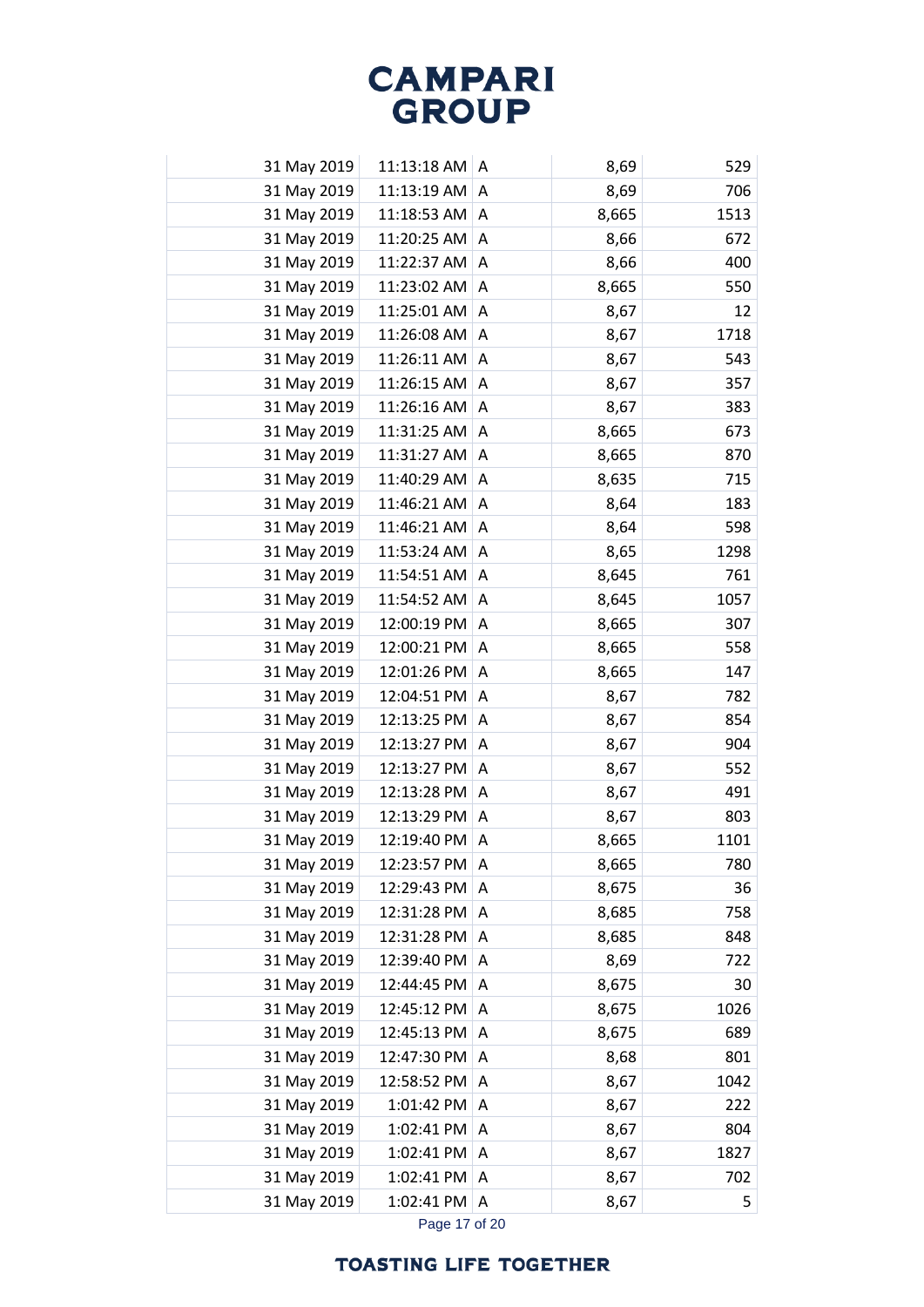| 31 May 2019 | 1:15:02 PM | A | 8,685 | 820            |
|-------------|------------|---|-------|----------------|
| 31 May 2019 | 1:15:03 PM | Α | 8,685 | 512            |
| 31 May 2019 | 1:16:47 PM | A | 8,685 | 183            |
| 31 May 2019 | 1:16:48 PM | A | 8,685 | 558            |
| 31 May 2019 | 1:24:25 PM | Α | 8,68  | 66             |
| 31 May 2019 | 1:24:25 PM | A | 8,68  | 436            |
| 31 May 2019 | 1:24:26 PM | A | 8,68  | 569            |
| 31 May 2019 | 1:24:26 PM | A | 8,68  | 830            |
| 31 May 2019 | 1:24:26 PM | A | 8,68  | 134            |
| 31 May 2019 | 1:24:30 PM | A | 8,68  | 732            |
| 31 May 2019 | 1:26:08 PM | A | 8,685 | 666            |
| 31 May 2019 | 1:26:10 PM | Α | 8,685 | 1757           |
| 31 May 2019 | 1:26:10 PM | A | 8,685 | 302            |
| 31 May 2019 | 1:37:07 PM | A | 8,705 | 1200           |
| 31 May 2019 | 1:37:08 PM | A | 8,705 | 1417           |
| 31 May 2019 | 1:37:09 PM | A | 8,705 | 1398           |
| 31 May 2019 | 1:49:01 PM | A | 8,685 | 295            |
| 31 May 2019 | 1:49:03 PM | A | 8,685 | 715            |
| 31 May 2019 | 2:00:21 PM | Α | 8,69  | 1306           |
| 31 May 2019 | 2:00:21 PM | A | 8,69  | 1271           |
| 31 May 2019 | 2:07:08 PM | A | 8,68  | 1163           |
| 31 May 2019 | 2:07:08 PM | Α | 8,68  | 811            |
| 31 May 2019 | 2:07:08 PM | A | 8,68  | 667            |
| 31 May 2019 | 2:14:55 PM | Α | 8,67  | $\overline{2}$ |
| 31 May 2019 | 2:17:06 PM | Α | 8,67  | 210            |
| 31 May 2019 | 2:17:57 PM | A | 8,67  | 880            |
| 31 May 2019 | 2:19:49 PM | A | 8,67  | 4              |
| 31 May 2019 | 2:26:43 PM | A | 8,685 | 503            |
| 31 May 2019 | 2:26:43 PM | Α | 8,69  | 1201           |
| 31 May 2019 | 2:26:44 PM | Α | 8,69  | 846            |
| 31 May 2019 | 2:26:44 PM | Α | 8,68  | 1544           |
| 31 May 2019 | 2:26:44 PM | Α | 8,685 | 103            |
| 31 May 2019 | 2:26:44 PM | Α | 8,685 | 974            |
| 31 May 2019 | 2:26:44 PM | Α | 8,69  | 1313           |
| 31 May 2019 | 2:26:45 PM | A | 8,685 | 397            |
| 31 May 2019 | 2:26:48 PM | A | 8,67  | 1838           |
| 31 May 2019 | 2:26:48 PM | Α | 8,67  | 955            |
| 31 May 2019 | 2:26:48 PM | A | 8,67  | 50             |
| 31 May 2019 | 2:26:50 PM | Α | 8,67  | 1016           |
| 31 May 2019 | 2:31:01 PM | Α | 8,67  | 297            |
| 31 May 2019 | 2:32:01 PM | Α | 8,67  | 1351           |
| 31 May 2019 | 2:33:32 PM | Α | 8,67  | 7              |
| 31 May 2019 | 2:34:43 PM | Α | 8,67  | 500            |
| 31 May 2019 | 2:34:45 PM | Α | 8,67  | 939            |
|             |            |   |       |                |

Page 18 of 20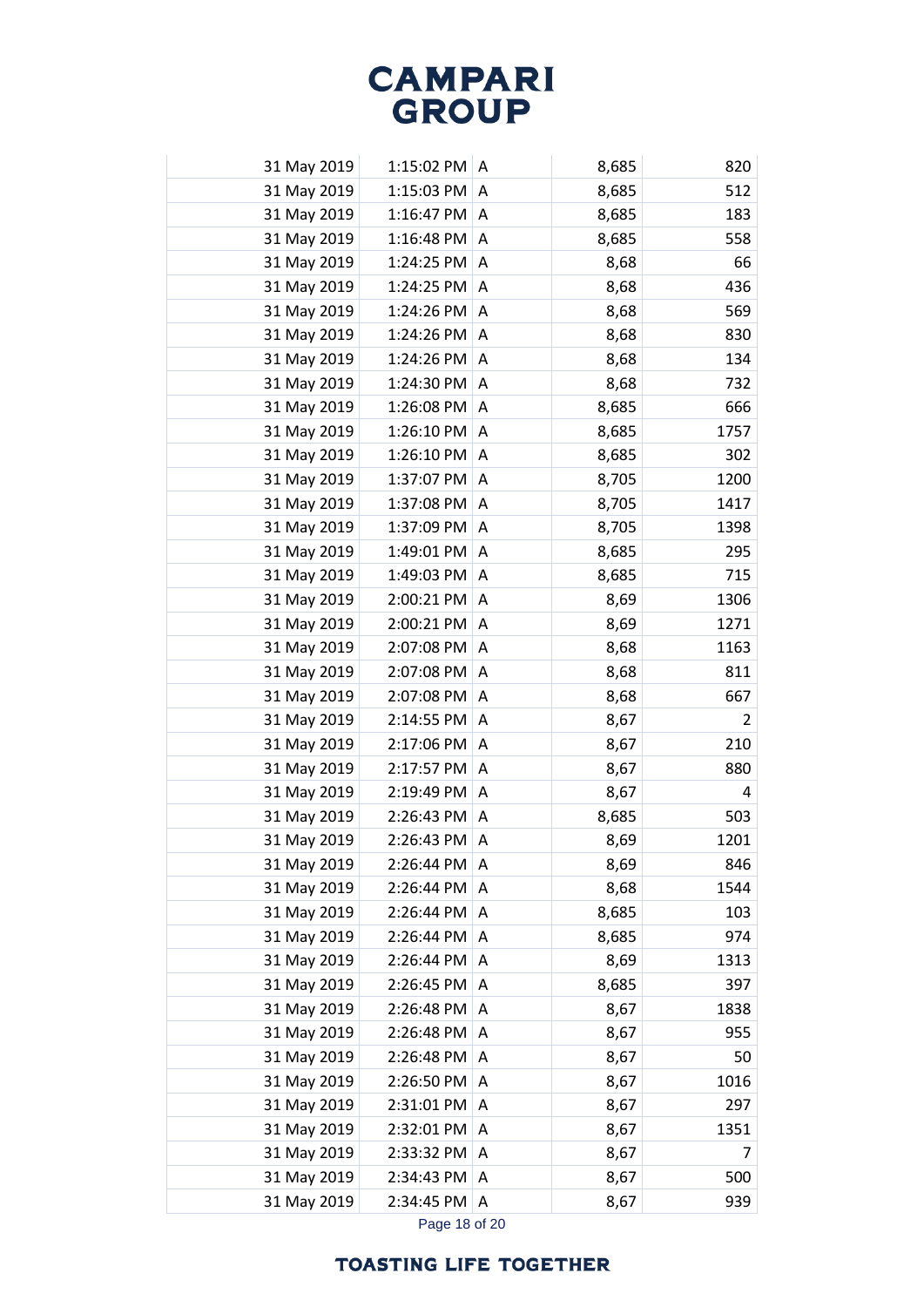| 31 May 2019 | 2:34:45 PM | A | 8,67  | 556  |
|-------------|------------|---|-------|------|
| 31 May 2019 | 2:34:45 PM | Α | 8,67  | 287  |
| 31 May 2019 | 2:34:46 PM | A | 8,67  | 1250 |
| 31 May 2019 | 2:34:46 PM | A | 8,67  | 525  |
| 31 May 2019 | 2:36:15 PM | A | 8,66  | 854  |
| 31 May 2019 | 2:37:02 PM | Α | 8,67  | 1752 |
| 31 May 2019 | 2:39:44 PM | Α | 8,665 | 678  |
| 31 May 2019 | 2:39:45 PM | A | 8,665 | 1123 |
| 31 May 2019 | 2:41:45 PM | A | 8,66  | 688  |
| 31 May 2019 | 2:41:47 PM | Α | 8,66  | 687  |
| 31 May 2019 | 2:44:25 PM | A | 8,66  | 1081 |
| 31 May 2019 | 2:45:24 PM | Α | 8,66  | 757  |
| 31 May 2019 | 2:47:06 PM | A | 8,65  | 1089 |
| 31 May 2019 | 2:48:03 PM | Α | 8,65  | 944  |
| 31 May 2019 | 2:50:50 PM | A | 8,655 | 915  |
| 31 May 2019 | 2:53:23 PM | A | 8,655 | 799  |
| 31 May 2019 | 2:53:23 PM | A | 8,655 | 1167 |
| 31 May 2019 | 2:53:26 PM | A | 8,655 | 962  |
| 31 May 2019 | 2:56:41 PM | Α | 8,66  | 761  |
| 31 May 2019 | 3:05:24 PM | A | 8,685 | 855  |
| 31 May 2019 | 3:05:26 PM | A | 8,685 | 927  |
| 31 May 2019 | 3:05:26 PM | Α | 8,685 | 519  |
| 31 May 2019 | 3:05:26 PM | A | 8,685 | 847  |
| 31 May 2019 | 3:06:14 PM | Α | 8,68  | 766  |
| 31 May 2019 | 3:06:16 PM | Α | 8,68  | 426  |
| 31 May 2019 | 3:11:05 PM | A | 8,695 | 669  |
| 31 May 2019 | 3:11:07 PM | A | 8,695 | 792  |
| 31 May 2019 | 3:11:09 PM | Α | 8,695 | 874  |
| 31 May 2019 | 3:13:05 PM | Α | 8,695 | 494  |
| 31 May 2019 | 3:13:06 PM | Α | 8,695 | 702  |
| 31 May 2019 | 3:13:06 PM | A | 8,695 | 219  |
| 31 May 2019 | 3:15:07 PM | A | 8,69  | 932  |
| 31 May 2019 | 3:17:46 PM | A | 8,695 | 688  |
| 31 May 2019 | 3:17:46 PM | Α | 8,695 | 761  |
| 31 May 2019 | 3:21:53 PM | Α | 8,705 | 708  |
| 31 May 2019 | 3:21:53 PM | A | 8,705 | 854  |
| 31 May 2019 | 3:21:54 PM | Α | 8,705 | 808  |
| 31 May 2019 | 3:27:52 PM | Α | 8,695 | 1128 |
| 31 May 2019 | 3:27:54 PM | A | 8,695 | 951  |
| 31 May 2019 | 3:27:54 PM | Α | 8,695 | 1100 |
| 31 May 2019 | 3:32:26 PM | Α | 8,695 | 1139 |
| 31 May 2019 | 3:32:29 PM | Α | 8,695 | 1031 |
| 31 May 2019 | 3:33:49 PM | Α | 8,69  | 786  |
| 31 May 2019 | 3:33:53 PM | A | 8,69  | 8    |
|             |            |   |       |      |

Page 19 of 20